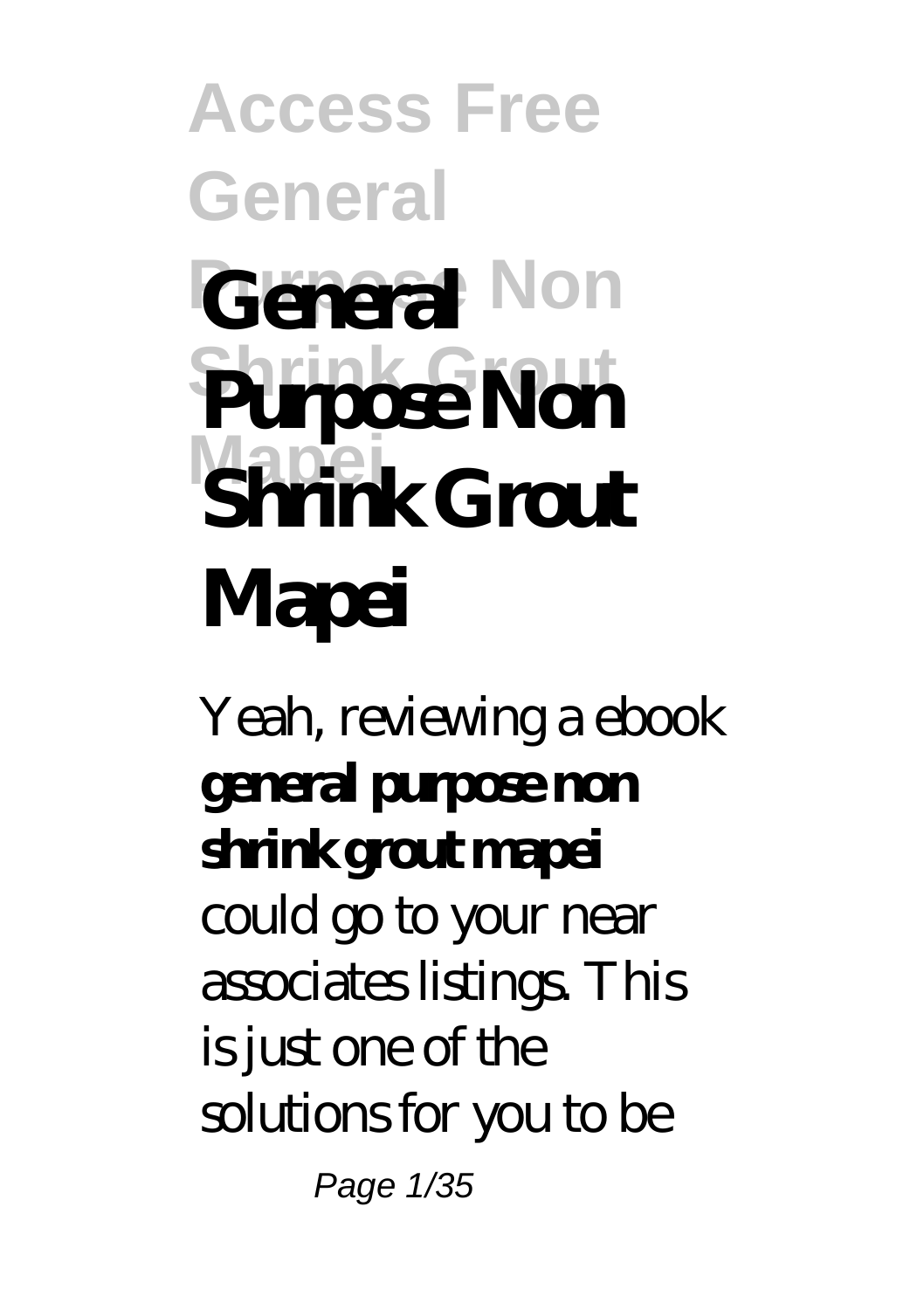**Access Free General** successful. As Non understood, expertise **Mapei** that you have fabulous does not recommend points.

Comprehending as skillfully as arrangement even more than extra will present each success adjacent to, the pronouncement as capably as sharpness of this general purpose non Page 2/35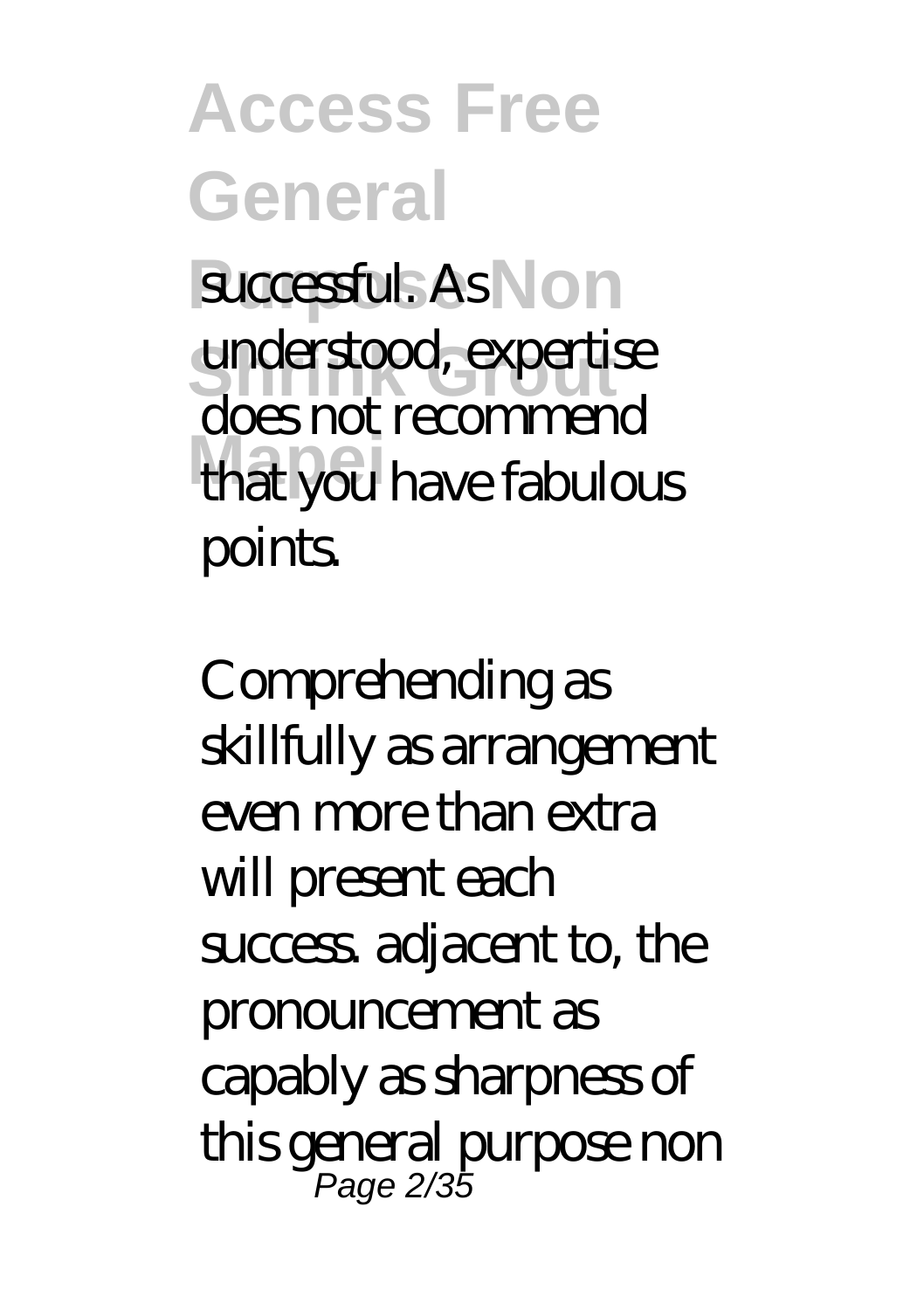shrink grout mapei can be taken as skillfully as **Mapei** picked to act.

Purpose of Non-shrink grout (EN)LANKO 701 High Compressive nonshrink grout How to use structural grout*webercem grout eco application Container Home Build: Pouring Non Shrink Grout* Difference

Page 3/35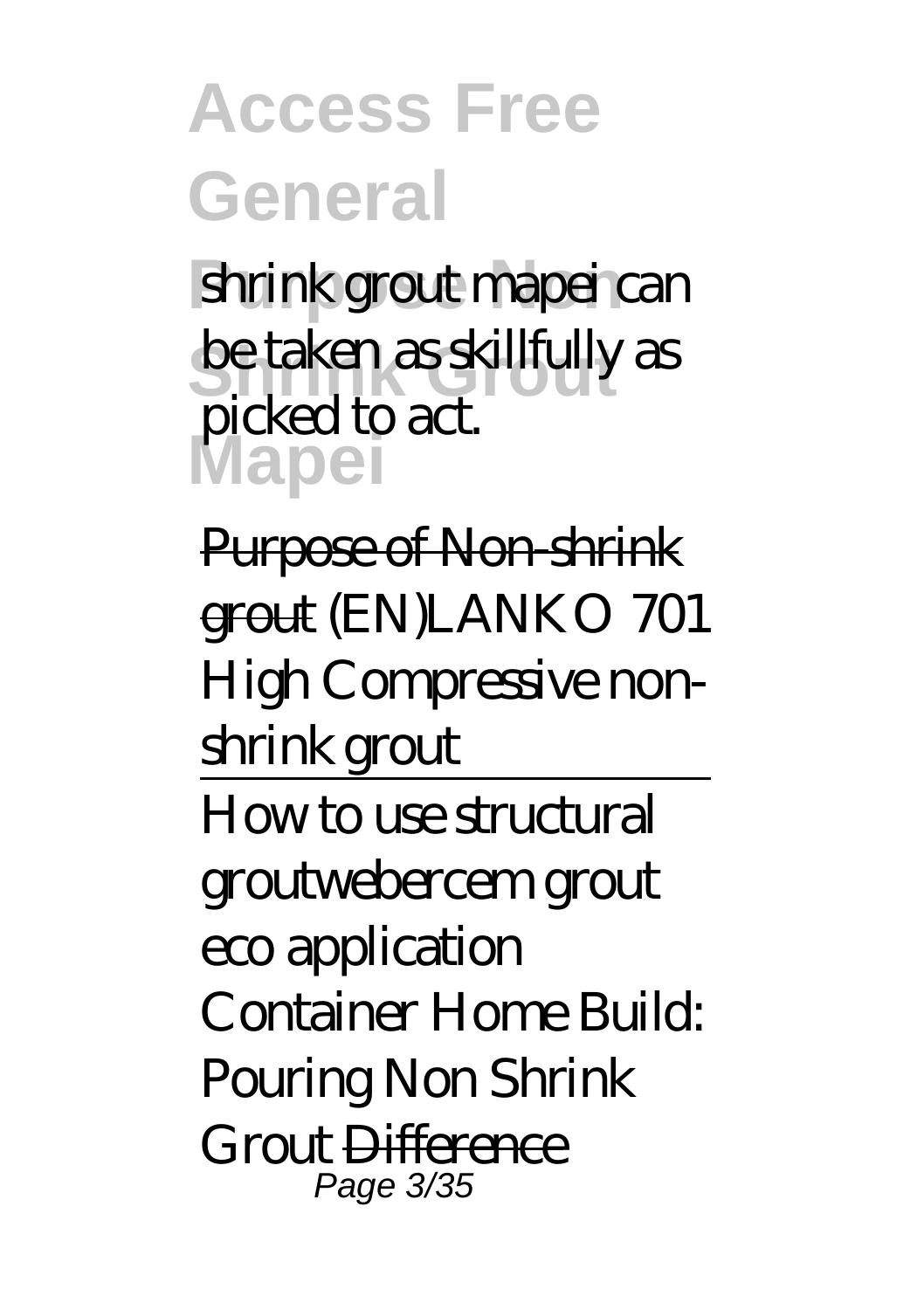**Access Free General Between Cement Mortar and Grout in Cored Slabs and Box** Construction. Grouting Beams Do you know the differences between Non  $Shrink G$ mut  $\Upsilon$ 026 Patch Repair Mortar | Mapei Malaysia*how to mix Tasir grout* NON SHRINK GROUT POWERBOND PRO 378 Page 4/35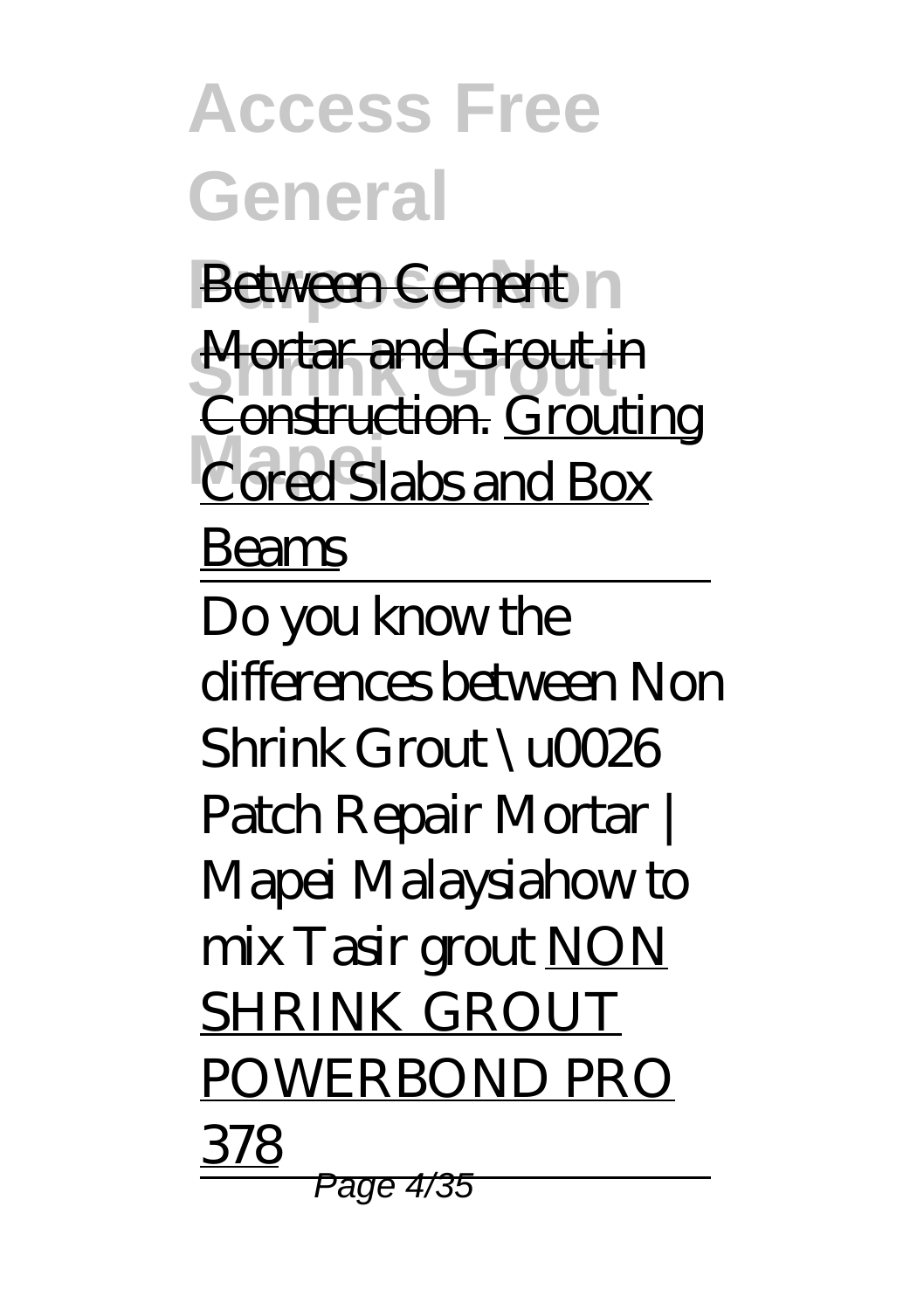**Support Steel Plate with** Precision Grout by **explained. What type to** Sakrete Thinset pick for your tile installation. **10 Minute Concrete Mender Crack Repair Sika Cement Grout 215 Application Work Process | Construction Work Process | High Performance Cement** How To Mix Grout Page 5/35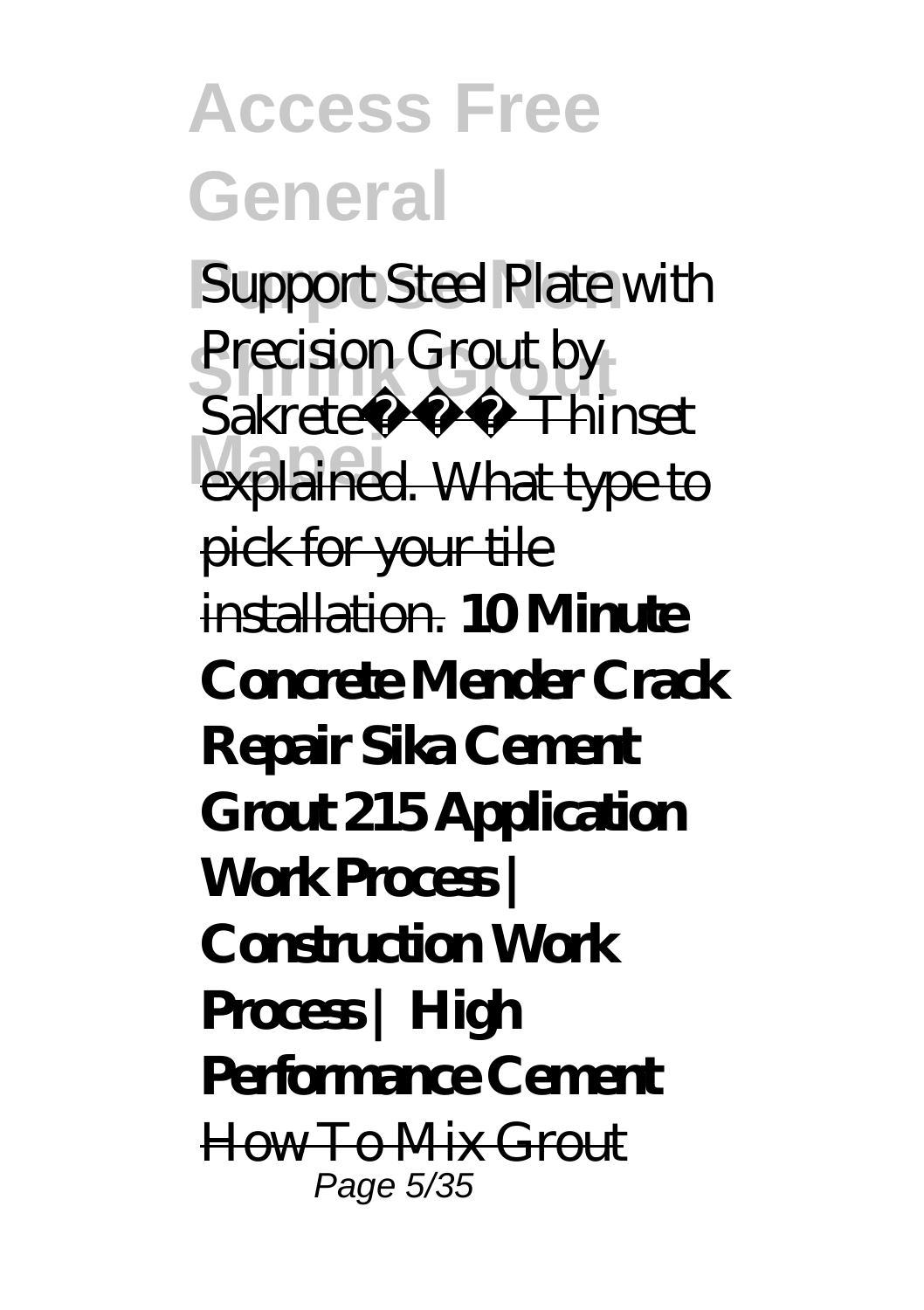**Access Free General** *Secure Set to Sika* **Shrink Grout** *Comparison* Grouting / **Mapei** #civiltechconstructions watch Amazing realistic waterfall diorama: time lapse build Easy Tuck Point Using a Masonry Grout Bag Ezy Epoxy v Traditional Cement Grout Do's and Don'ts of applying cement grout TEC: How to Properly Select Grout

Page 6/35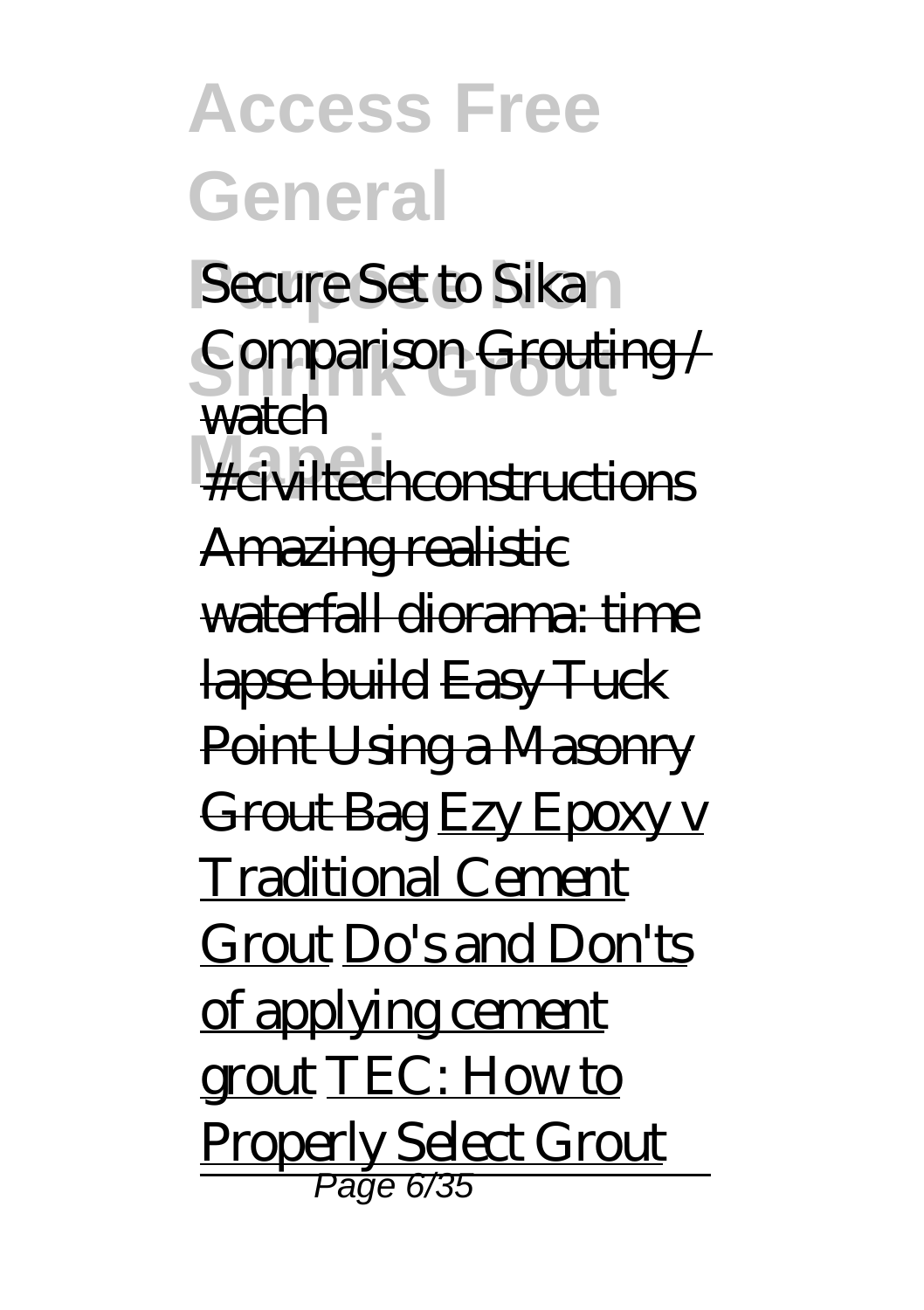**What are the differences Shrink Grout** between Non Shrink **Mapei** Repair Mortar | Mapei Grout \u0026 Patch MalaysiaDo you know the difference between non-shrink grouts and patch repair mortars? *SikaGrout High performance, cementitious grout Non shrink Cementitious Grout | RAZON Strextra R-20 |* Page 7/35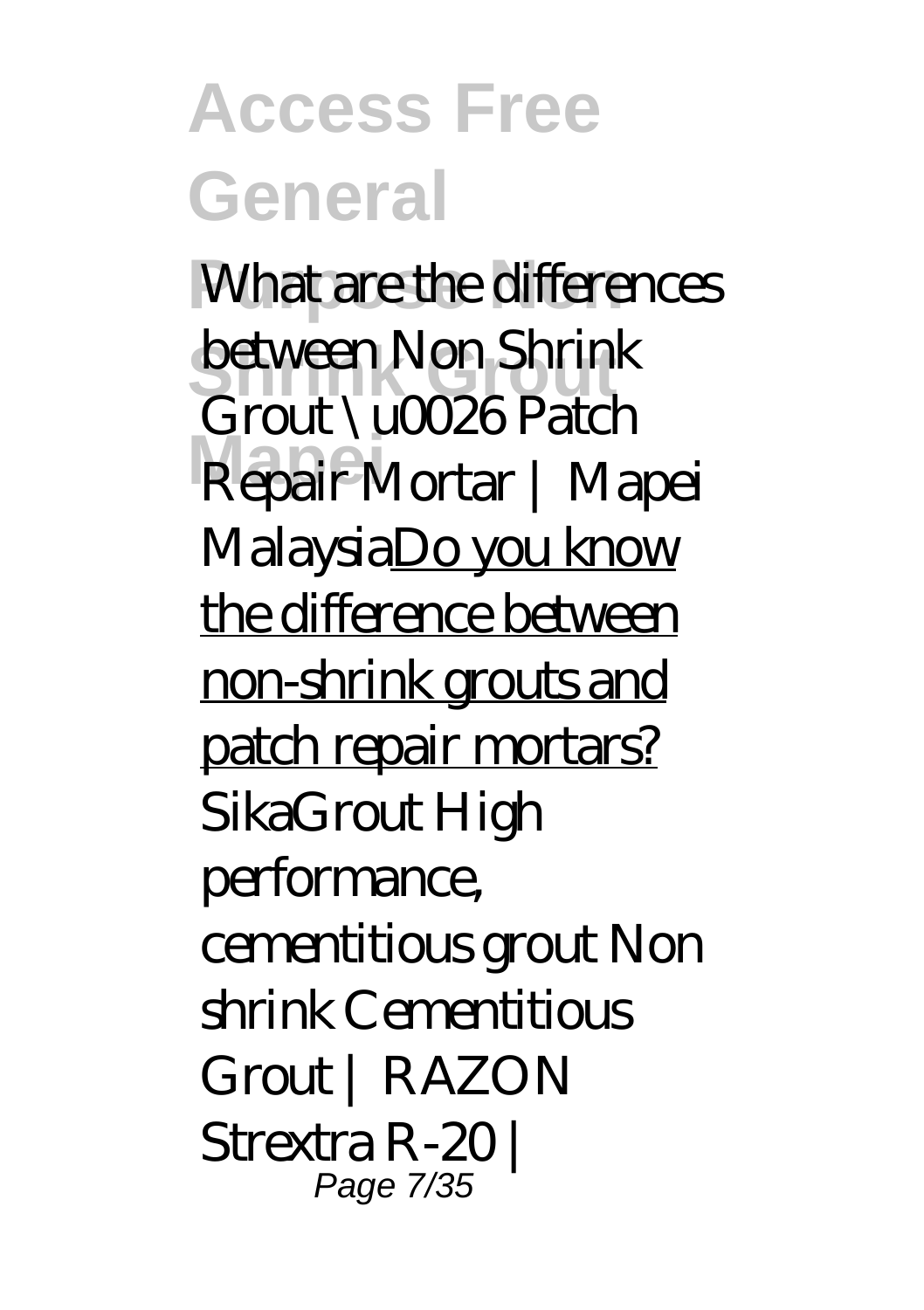**Purpose Non** *Grouting Cement |* **Shrink Grout** *High Strength grout |* Grouting \u0026 **Sakrete Pro Tips: Anchoring Plates and Bolts** Making a beautiful coastal diorama: The Cove *Non shrink Grtout\_Aracone GP2\_A pplication\_REDWOP CHEMICALS* **Rapid Set® Cement All® At Home Depot** General Purpose Non Shrink Page 8/35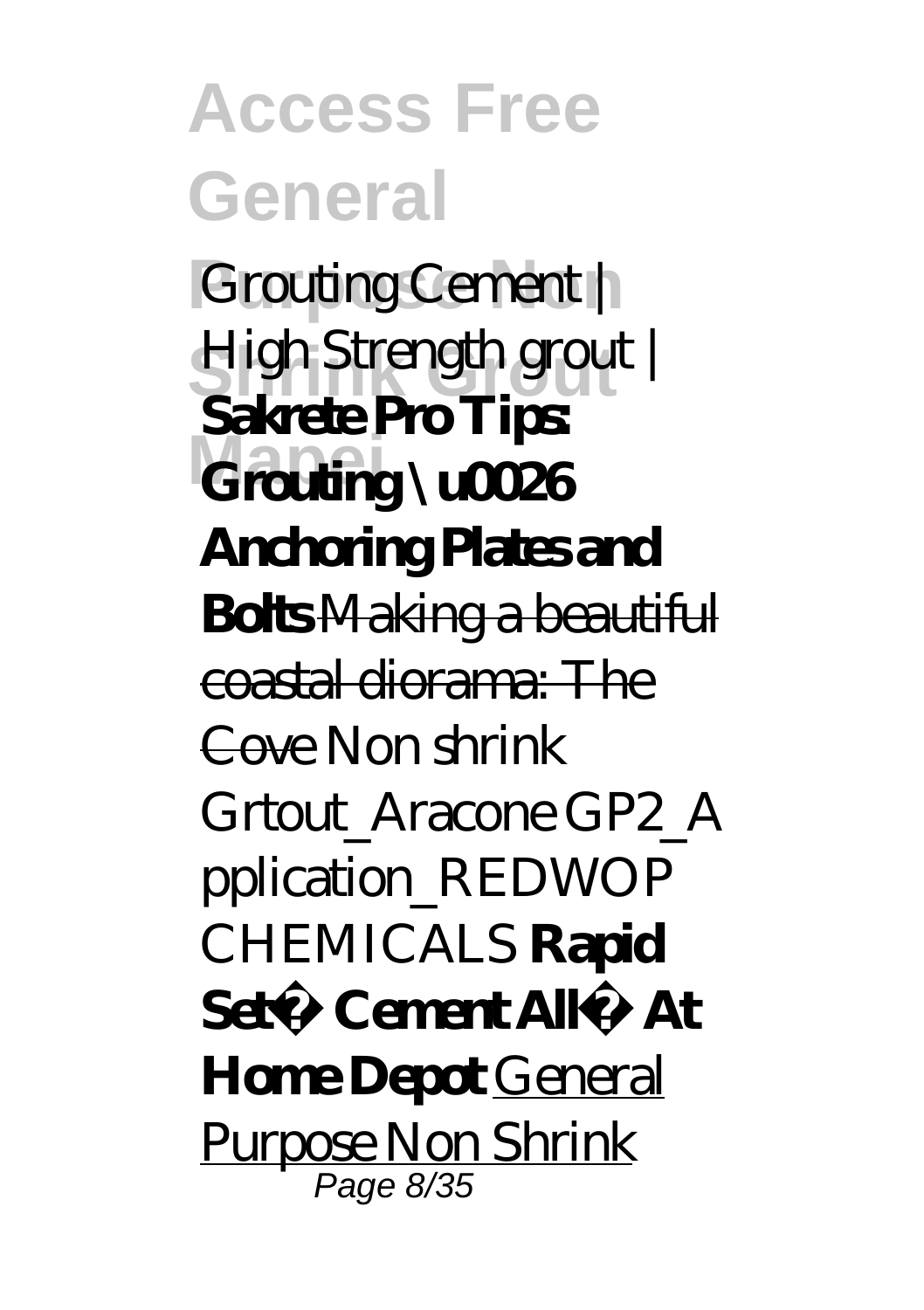**Access Free General** *<u>Groupose</u>* Non **Shrink Grout** QUIKRETE® Non-**Mapei** Grout (No. 1585-01) is a Shrink General Purpose high strength, nonmetallic portland cement based material including expansive additives. Add only water to obtain flowable properties. Non-shrink characteristics make it stable and capable of handling high load Page 9/35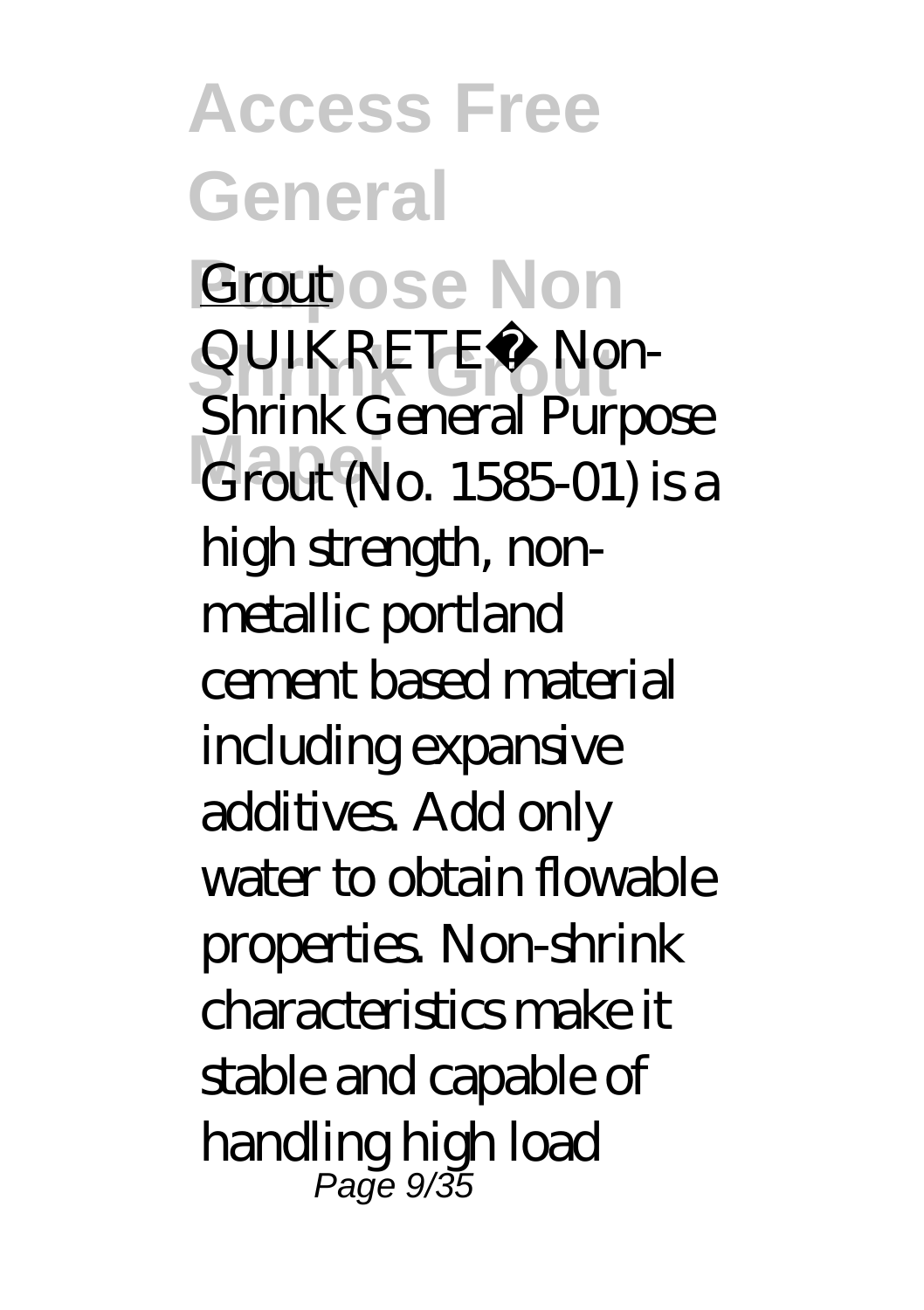transfers. Can be mixed to a plastic, flowable or **Mapei** fluid consistency.

Non-Shrink General Purpose Grout | QUIKRETE: Cement and ... 50 lb. Non-Shrink General Purpose Grout is a high strength, nonmetallic Portland cement based ...

Page 10/35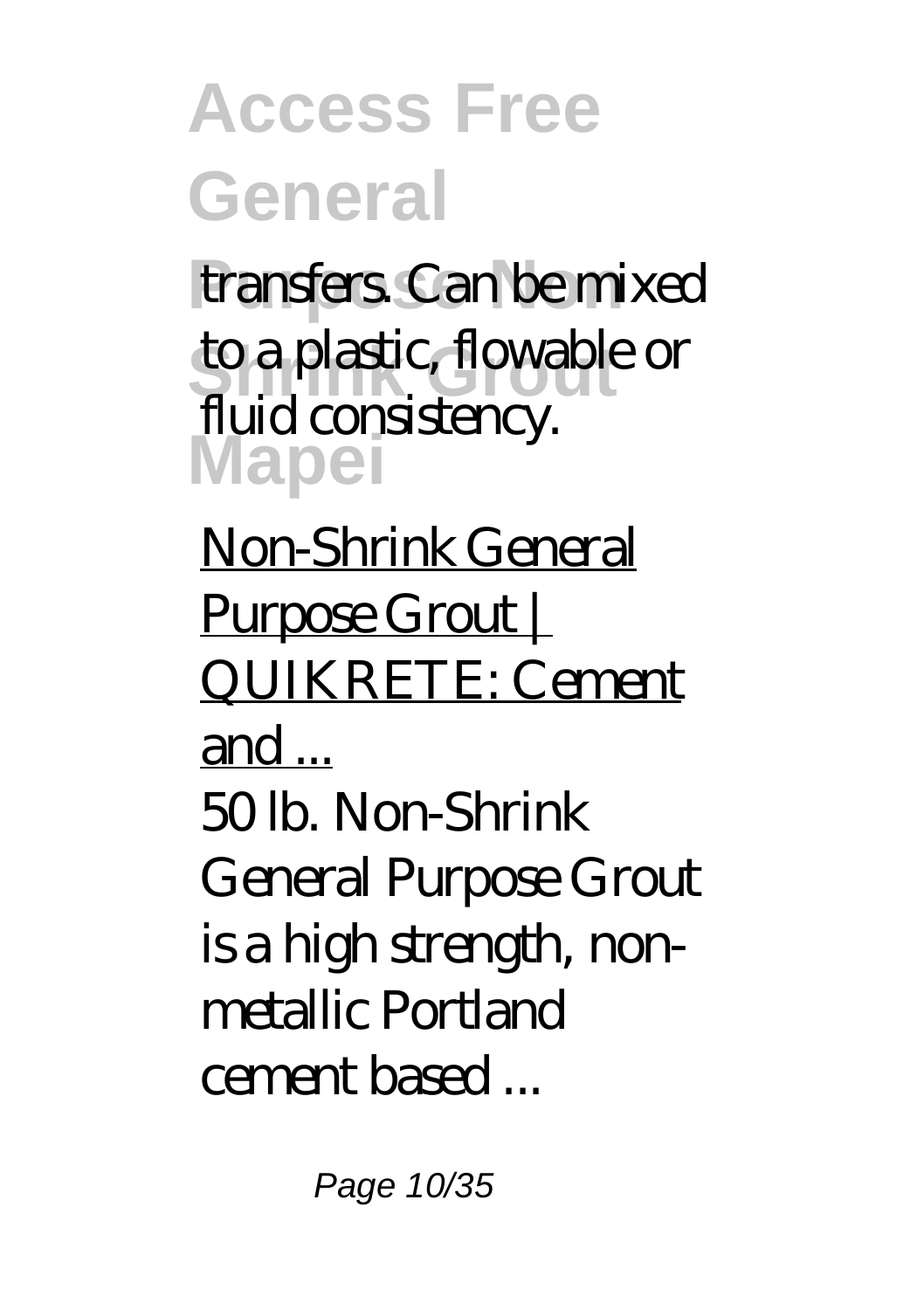Quikrete 50 lb. Non-**Shrink Grout** Shrink General Purpose **Mapei** Sakrete ® Non-Shrink Grout Concrete ... General Purpose Grout (BOM #120025) is a commercial grade nonmetallic Portland cement based structural hydraulic cement for high-strength grouting. Printable Info BOM

Sakrete® Non-Shrink Page 11/35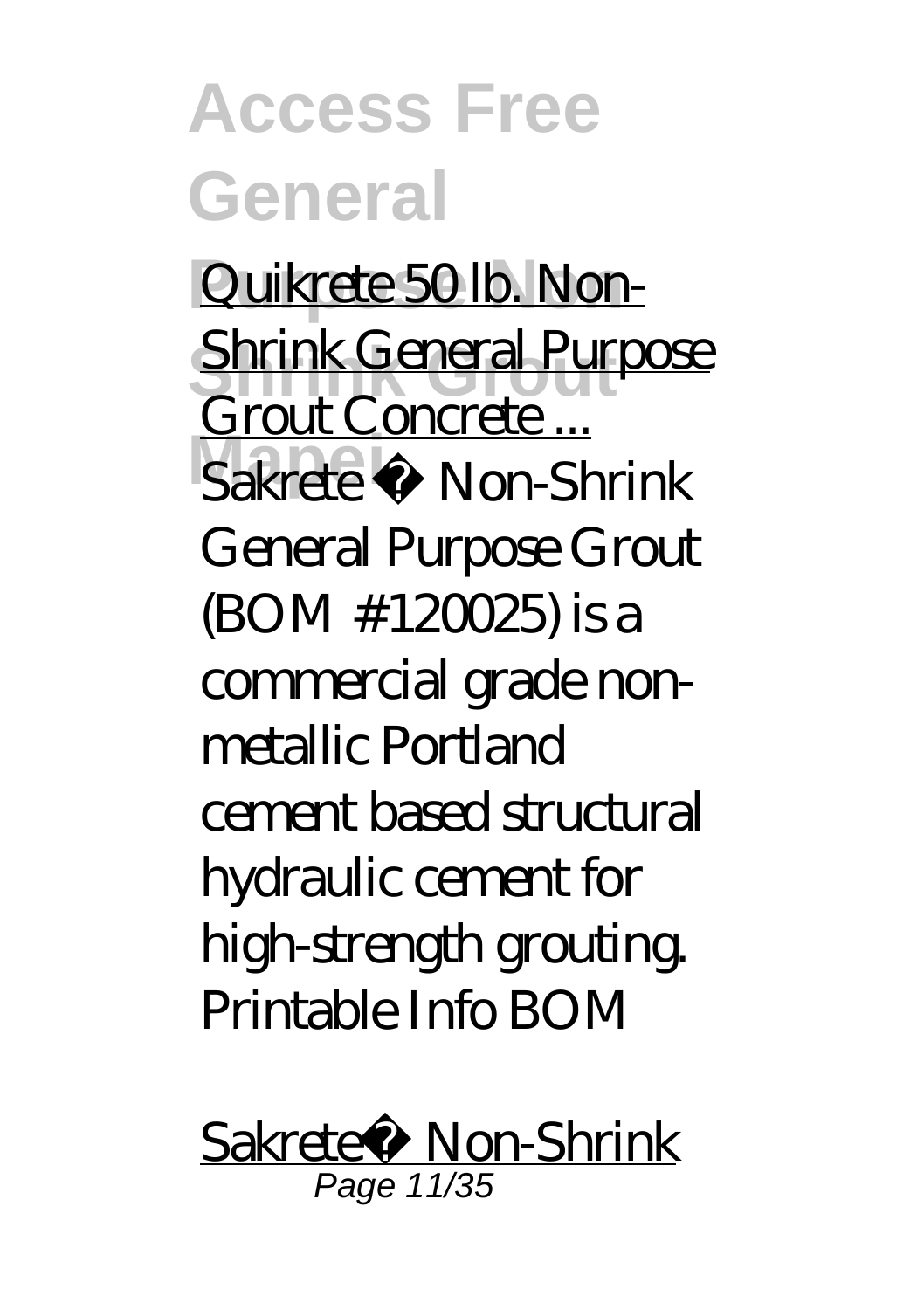**General Purpose Grout Shrink Grout** – TCC Materials **Mapei** Shrink General Purpose SAKRETE® Non-Grout is a non-shrink, non-metallic, Portland cement based structural hydraulic cement for high-strength grouting. When/Where to Use before any part of the grout has set. • Grouting of poured in place, precast, tilt-up Page 12/35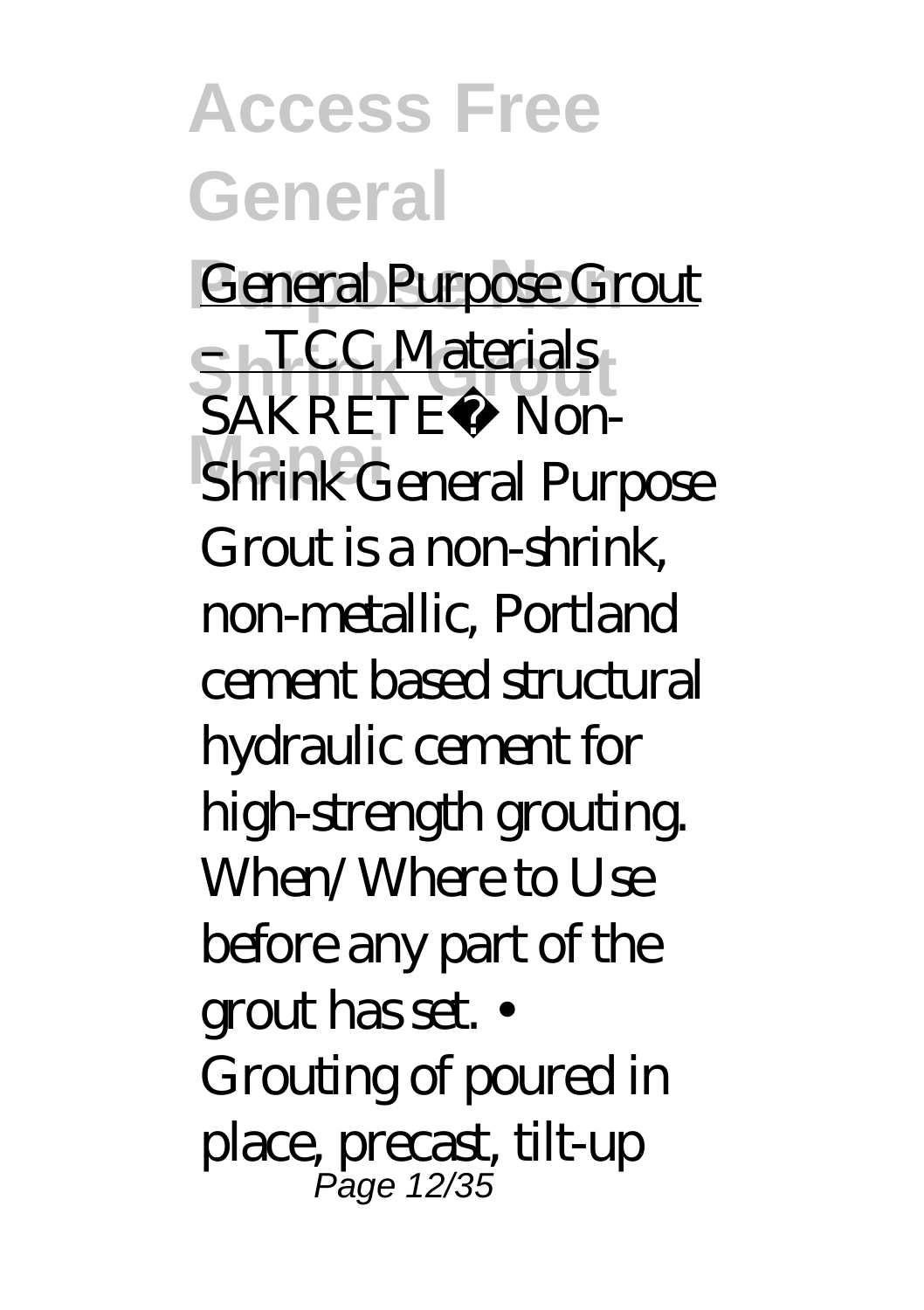**Access Free General** and pre-stressedon concrete • Grouting of **Mapei** heavy machinery

Non-Shrink General Purpose Grout - TCC **Materials** Description Grout GP 60 is a premixed, nonshrink, natural aggregate cementitious function grout for grouting voids and filling gaps in structural Page 13/35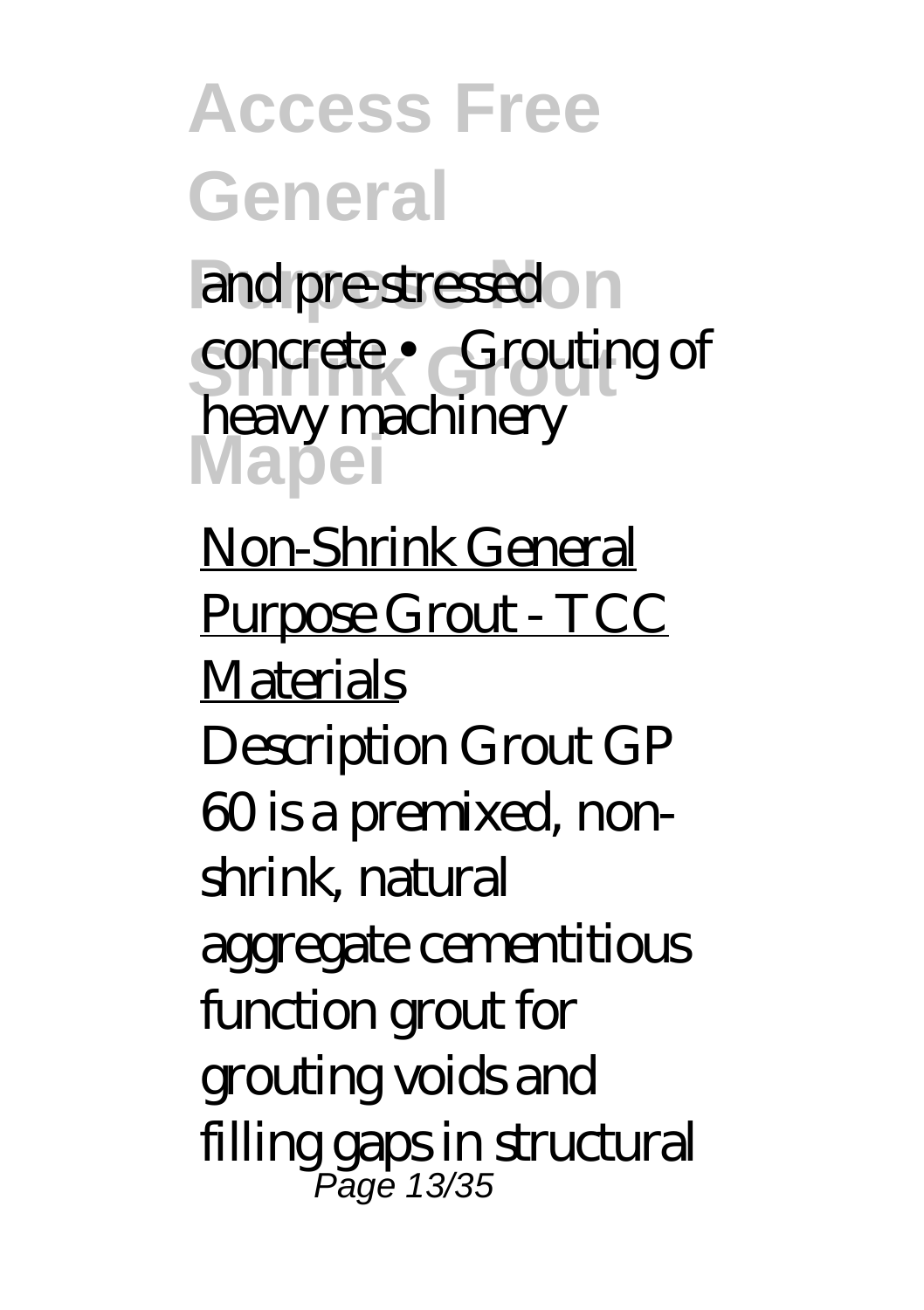**elements from 10mm to** 100mm thick. It is applications where good designed for grouting flow with high early and ultimate strengths is required. It can also be used at a trowelable consistency.

General Purpose, Non shrink Cementitious Grout A non-shrinking grout Page 14/35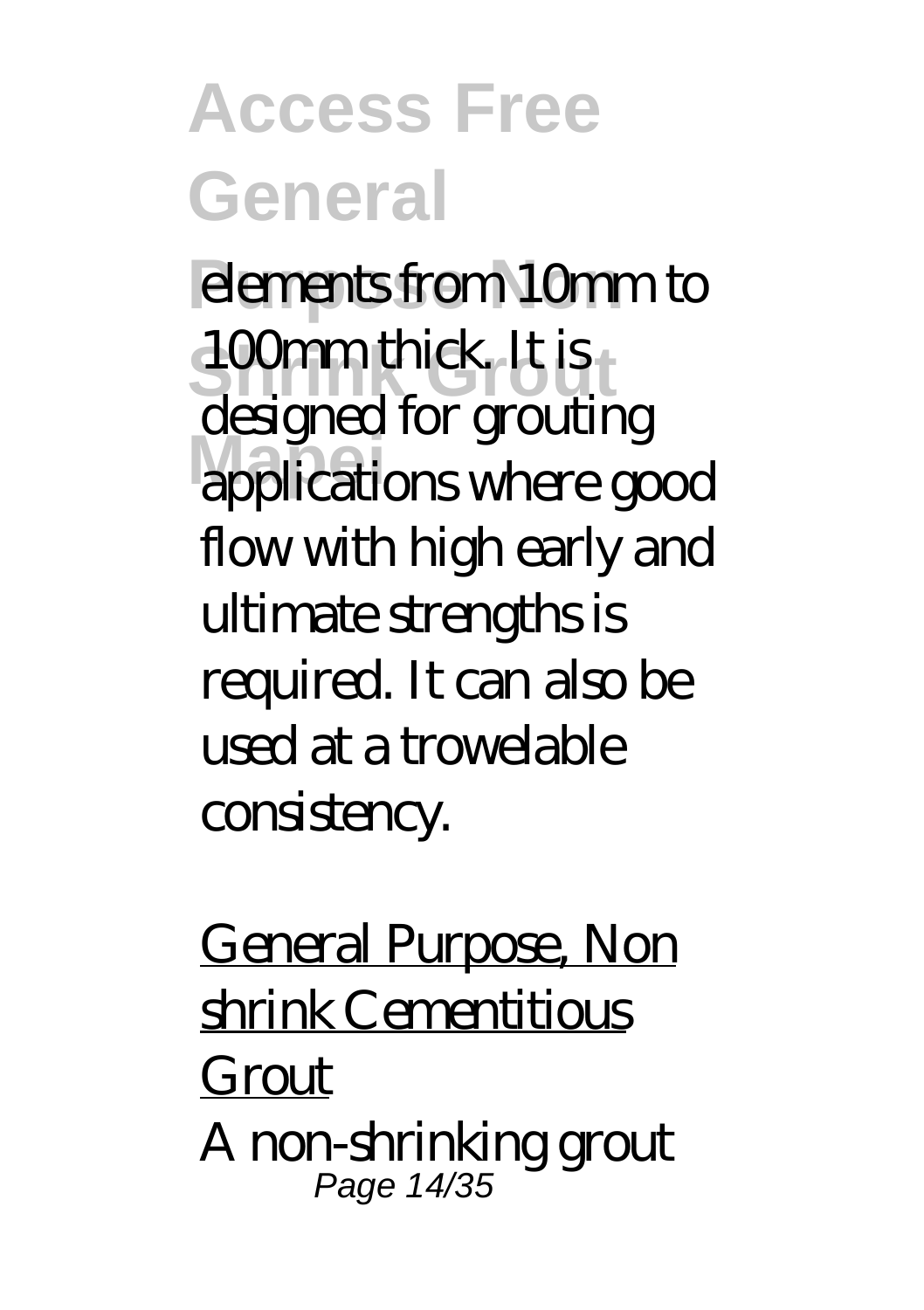**Propose is a hydraulic** cement grout which **Mapei** same size as the volume when used stays of the of the mixture poured, or higher than the original volume. The grout is something that is used by the construction industry for the purpose to fill up the gaps.

Purpose of Non-Shrink Page 15/35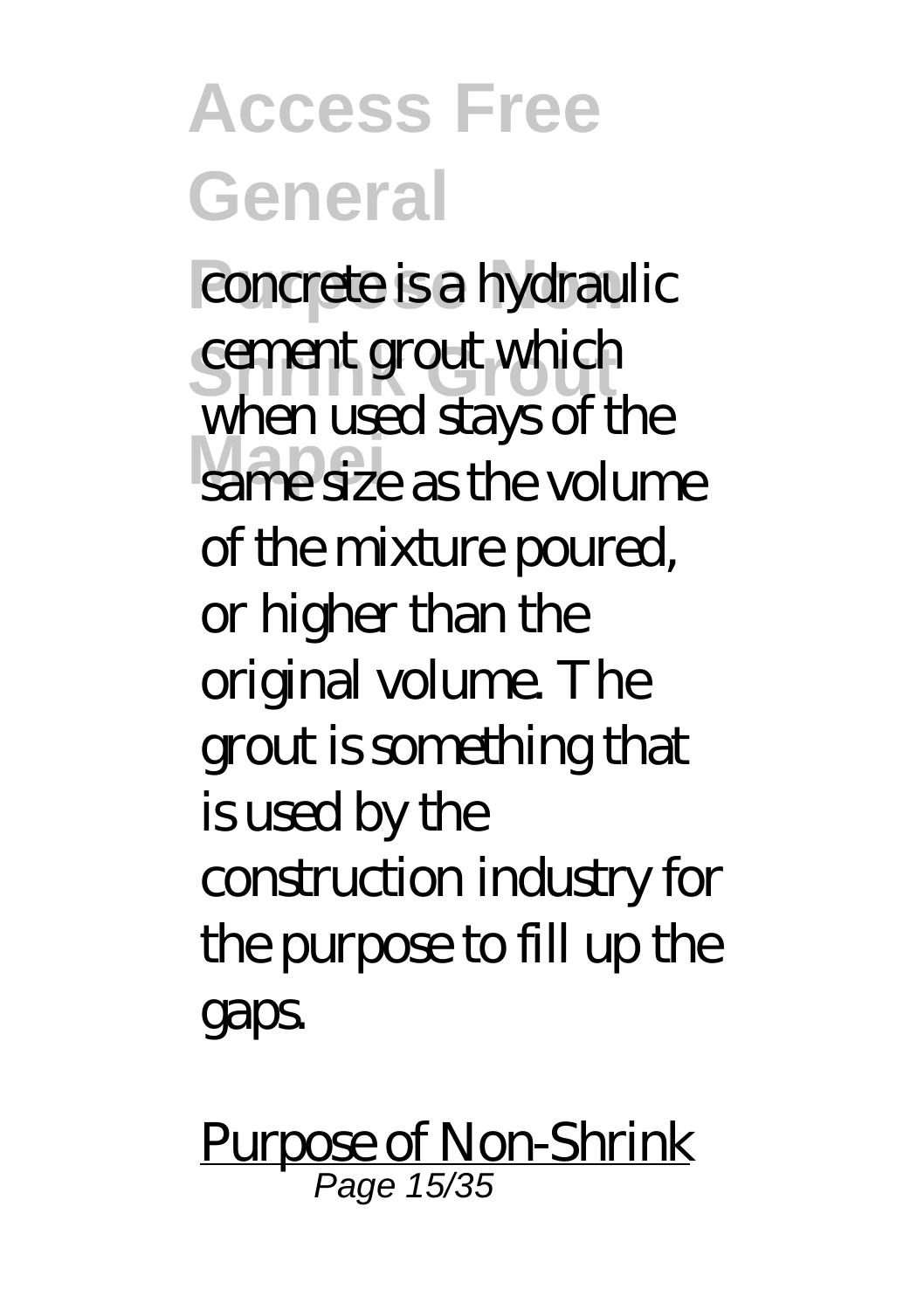**Access Free General Grout Concrete - In Manufacturers ... Mapei** shrink cementitious General purpose nongrout GRANDGROUT 8000 is an economical and easy to use material requiring the addition of water to produce a free flowing non-shrink grout.

General purpose nonshrink cementitious Page 16/35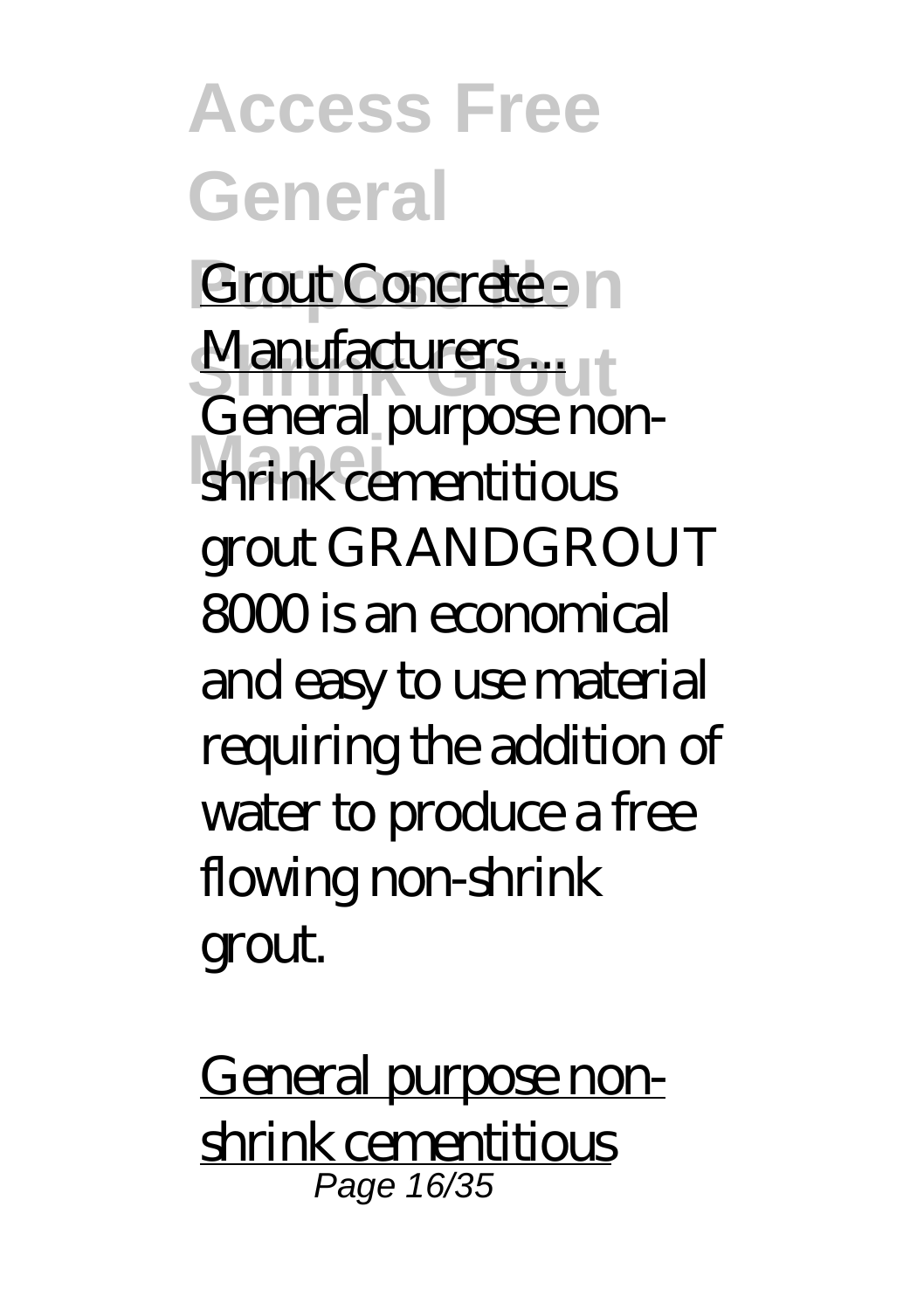**Access Free General grout**pose Non General Purpose **Mapei** SikaGrout®-212 is a cementitious grout one-component, ready to mix, free flowing, nonshrink, cementitious grout with a unique 2-stage shrinkage compensating mechanism. Easy to use (ready to mix powder) Shrinkage compensated properties in both the Page 17/35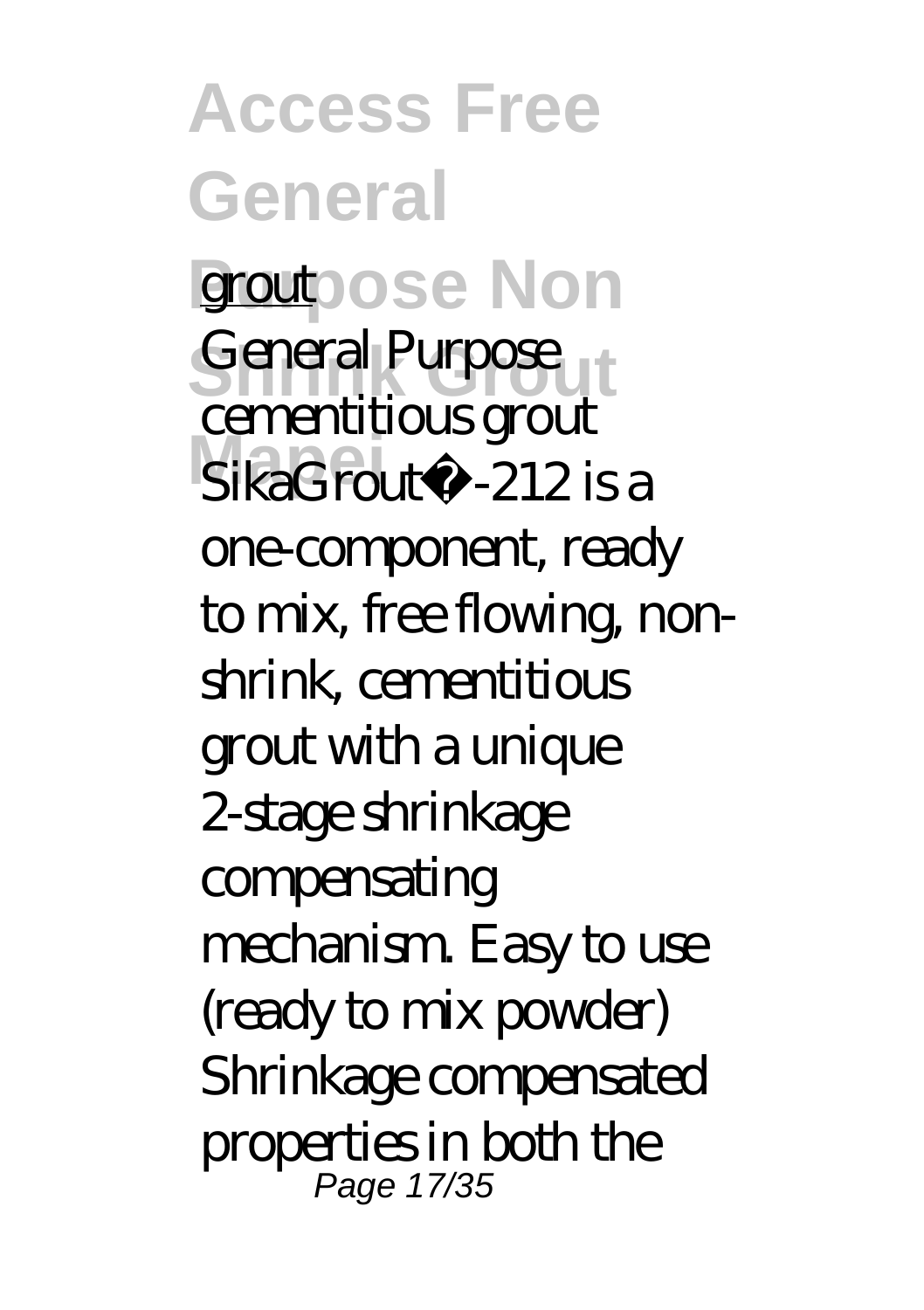plastic and hardened states; Multiple fluidity Mapei with a single component

SikaGrout-212 is a general purpose cementitious grout Product Overview Quikrete 50 lb. Non-Shrink Precision Grout is a high strength, nonmetallic, non-shrink grout designed for a Page 18/35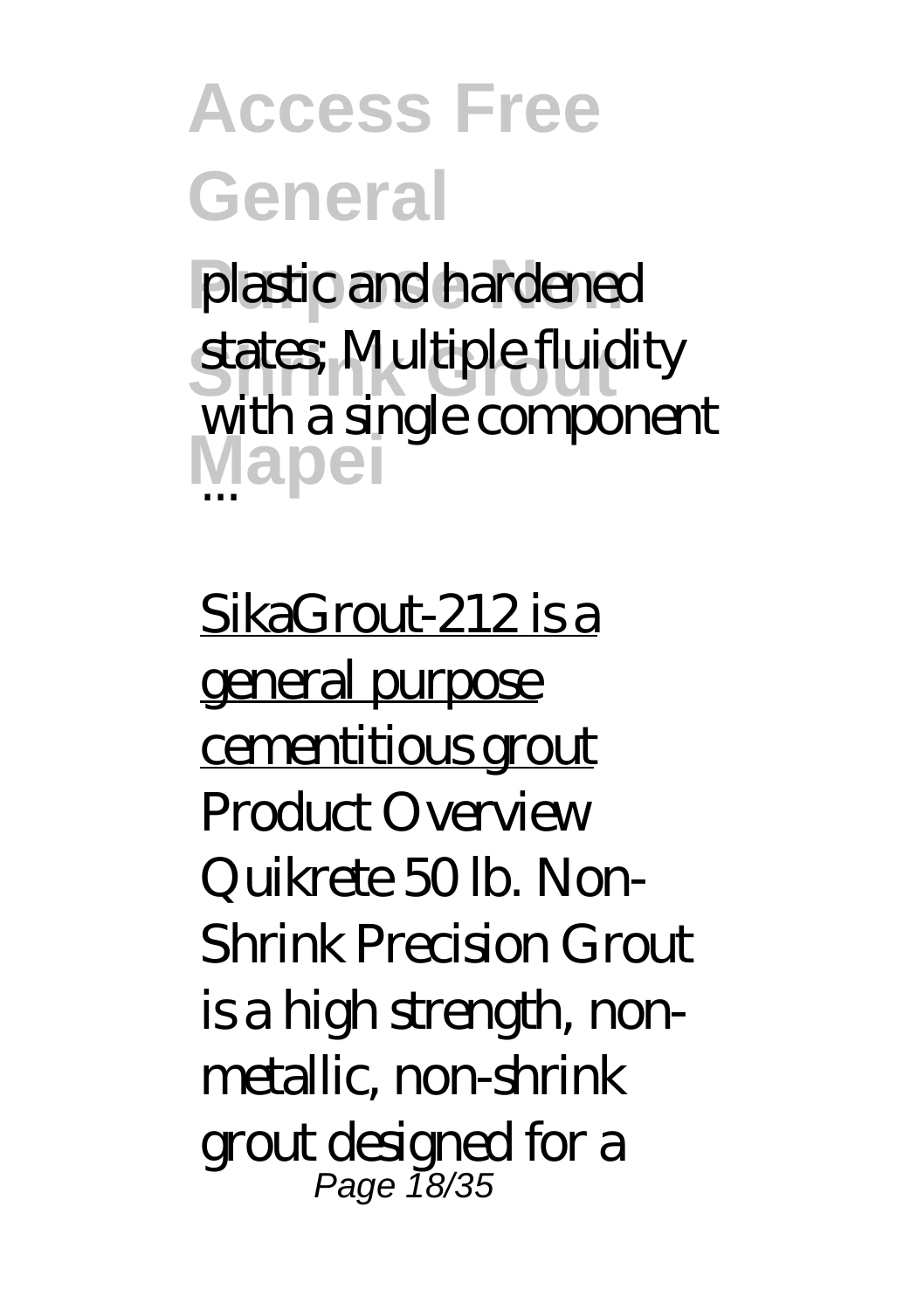variety of grouting and anchoring applications. **Mapei** plastic, flowable or fluid It can be mixed to a consistency based upon what the particular needs are on the jobsite.

Quikrete 50 lb. Non-Shrink Precision Grout-158500 - The ... General Purpose Construction Grout is a non shrink, high Page 19/35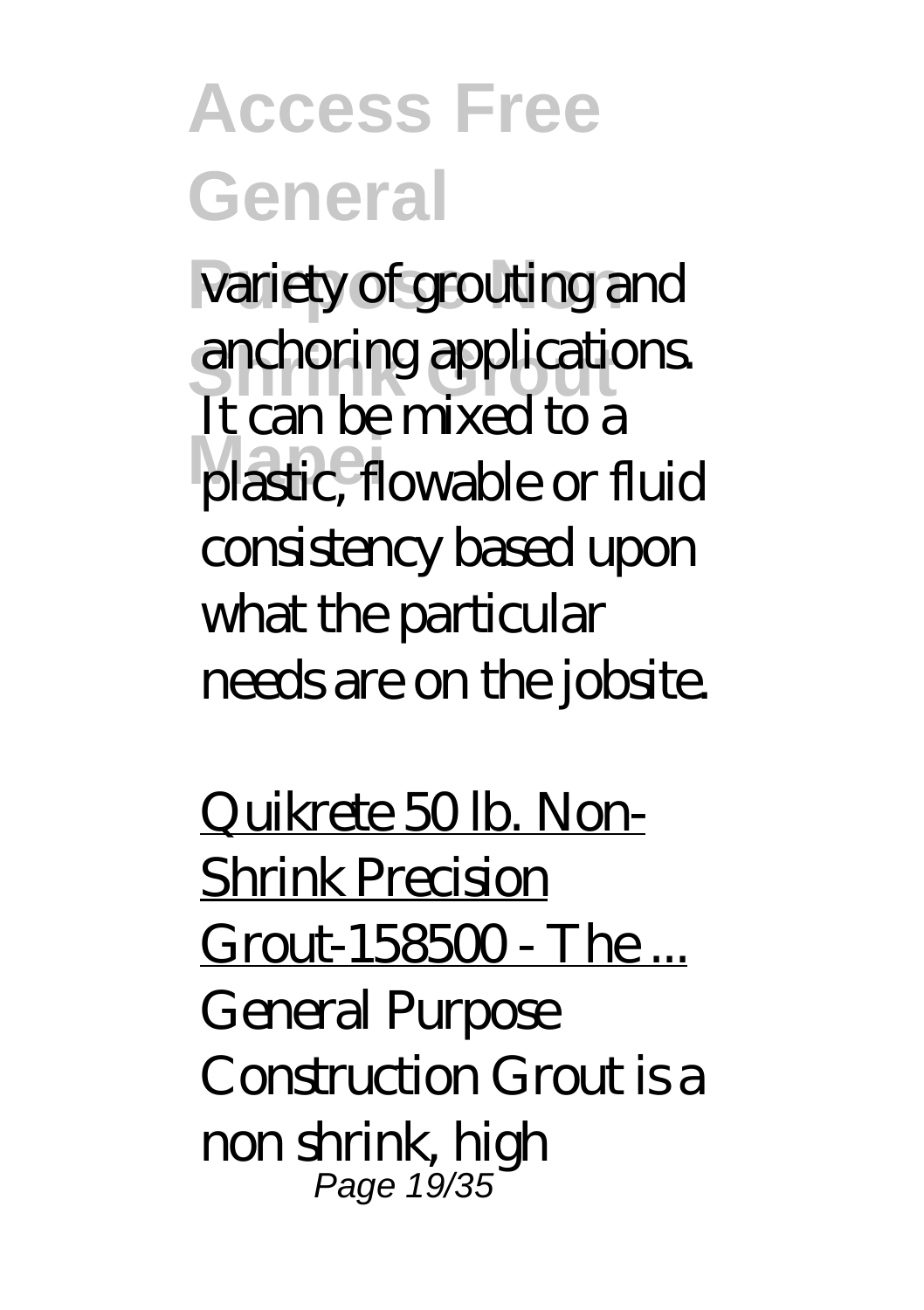strength cementitious grout comprising of low **Mapei** surface area Portland alkali high specific cements and other cementitious binders combined with high purity aggregates and a system of compatible admixtures to achieve high in service performance. This grout has high flow characteristics to Page 20/35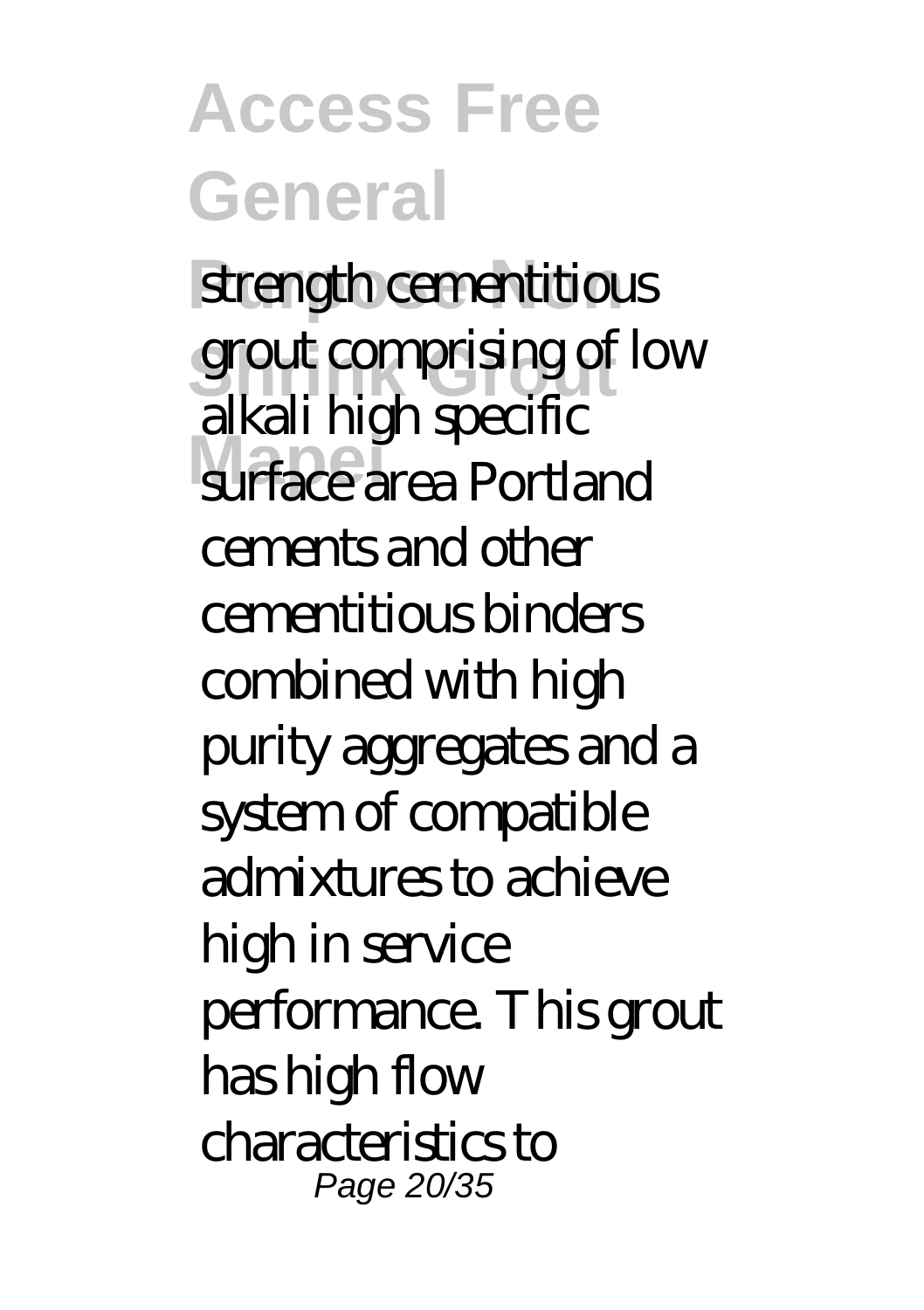achieve penetration and levelling with no bleed when placed at 0.22 and zero shrinkage water solid ratio.

General Purpose Construction Grout | Pozament GENERAL PURPOSE **CEMENTITIOUS** GROUT PRODUCT **DESCRIPTION** SikaGrout®-212 is a Page 21/35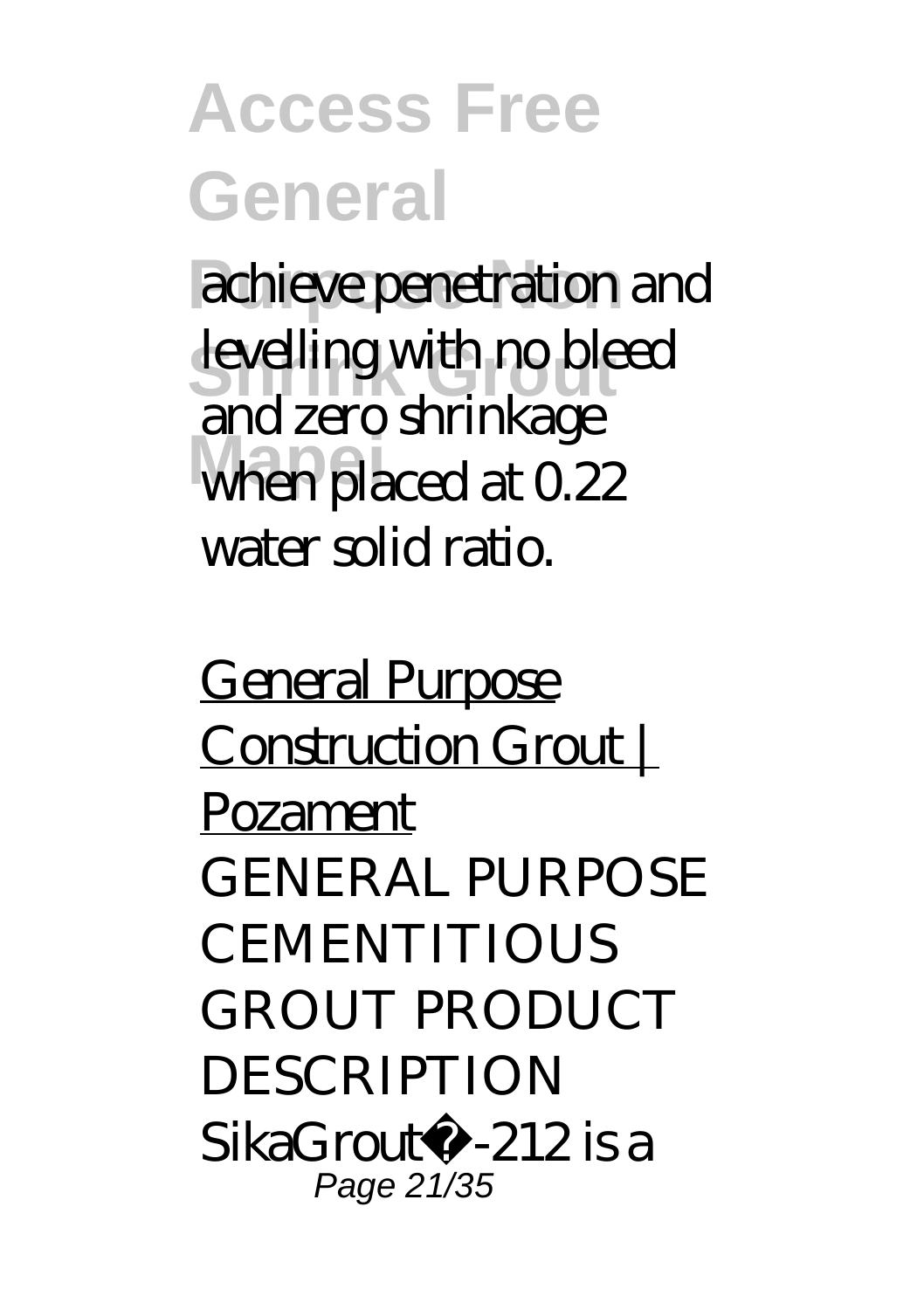**Access Free General** one-component, ready to mix, free flowing, non-**Mapei** grout with a unique shrink, cementitious 2-stage shrinkage compensating mechanism. USES General purpose grouting Machine and column base plates Anchor rods, bearing plates Ram in place as a dry pack

Page 22/35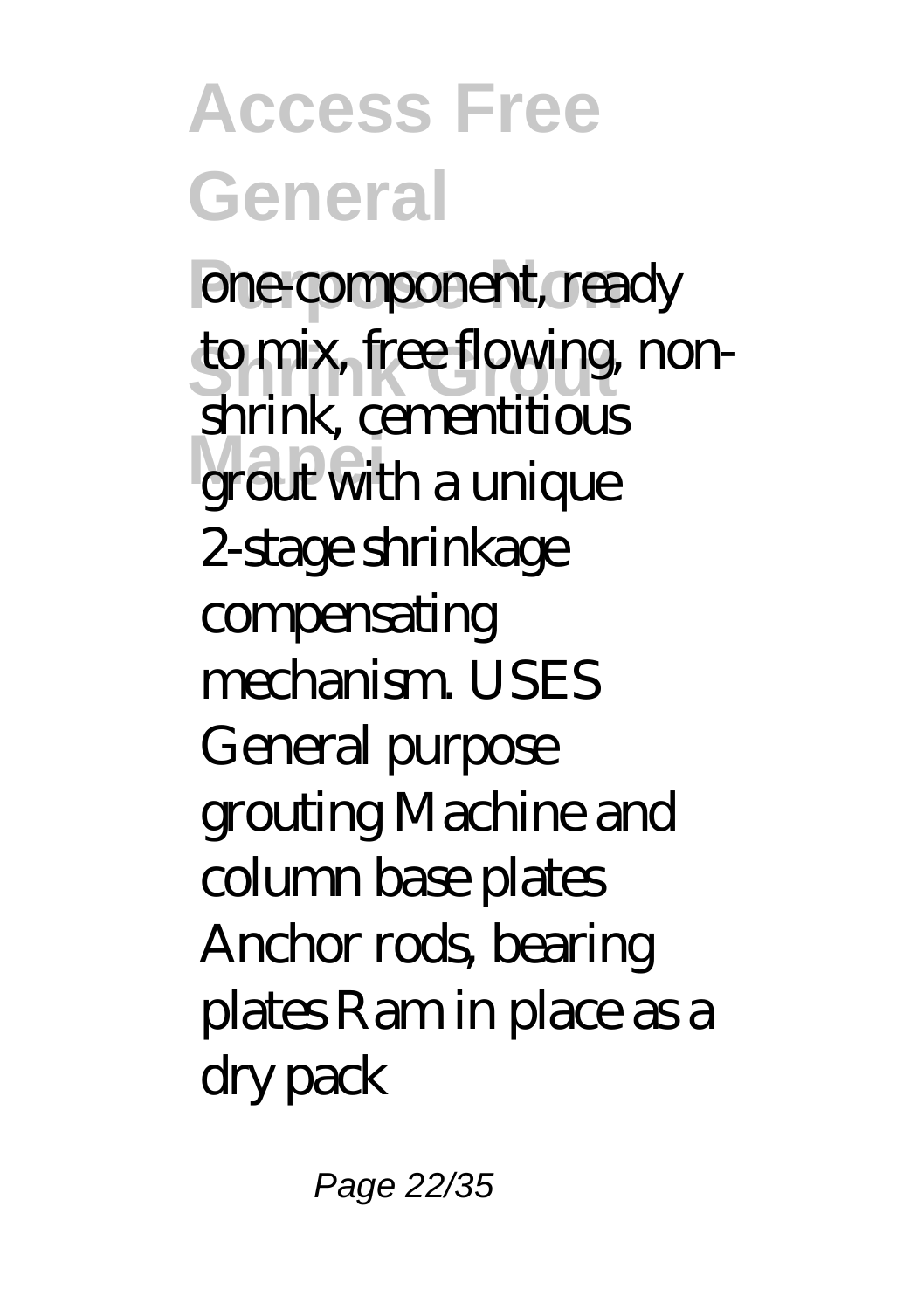**Access Free General PRODUCT DATA Shrink Grout** SikaGrout®-212 **Mapei** In-Pakt Construction is **SHEET** a pre-packaged, general purpose, pumpable, nonshrink, cementitious grout. It is a cementbased, non-metallic, nonshrink grout containing well-graded, natural, fine aggregate and other carefully selected **components** Page 23/35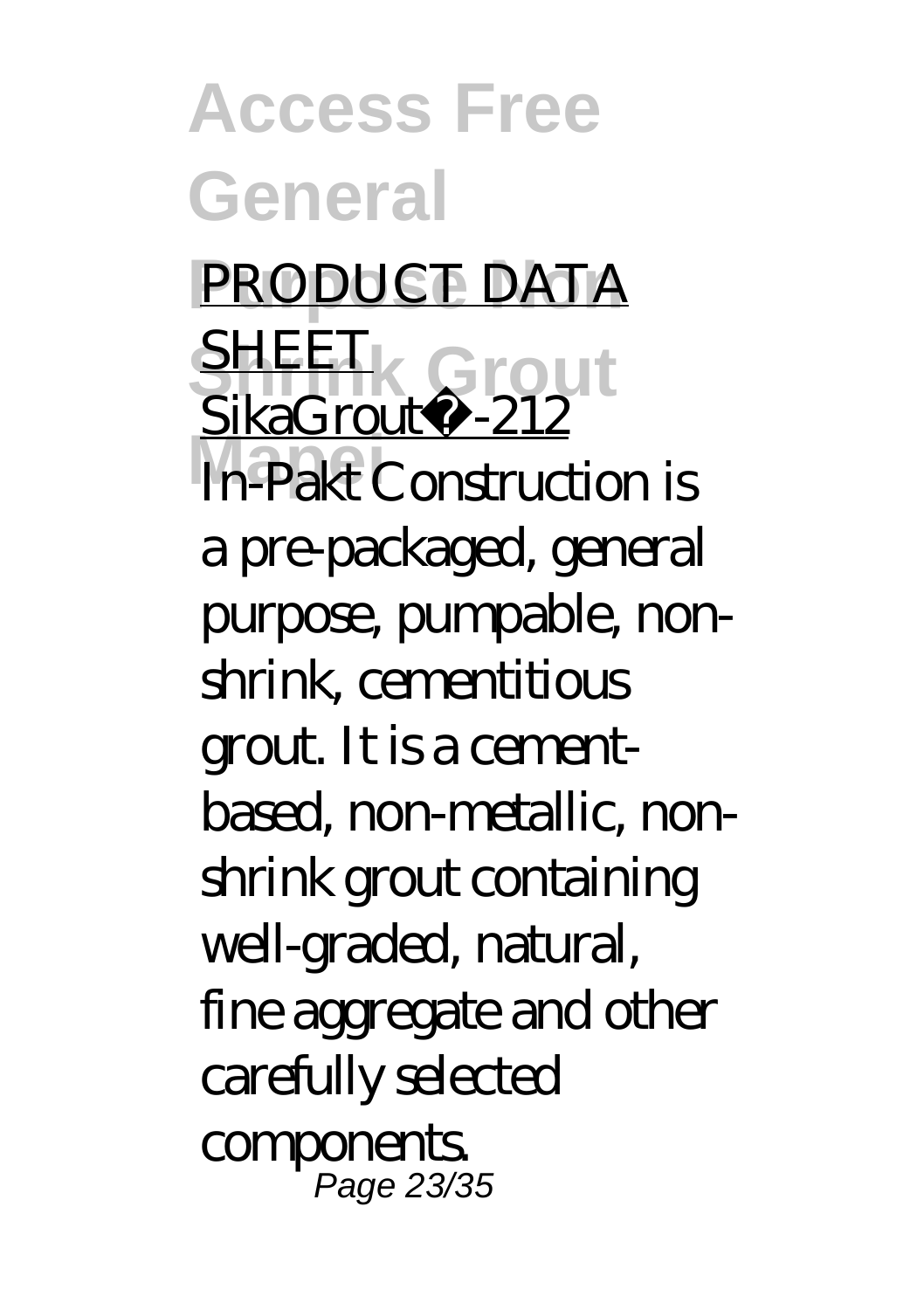**Access Free General Purpose Non In-Pakt Construction > Products** KING Construction Mapefill GP is a general purpose non shrink grout.

Mapei Mapefill GP Non Shrink Grout 25 kg - **Lilley** General-purpose, 'nonshrink' cementitious grout. webercem grout Page 24/35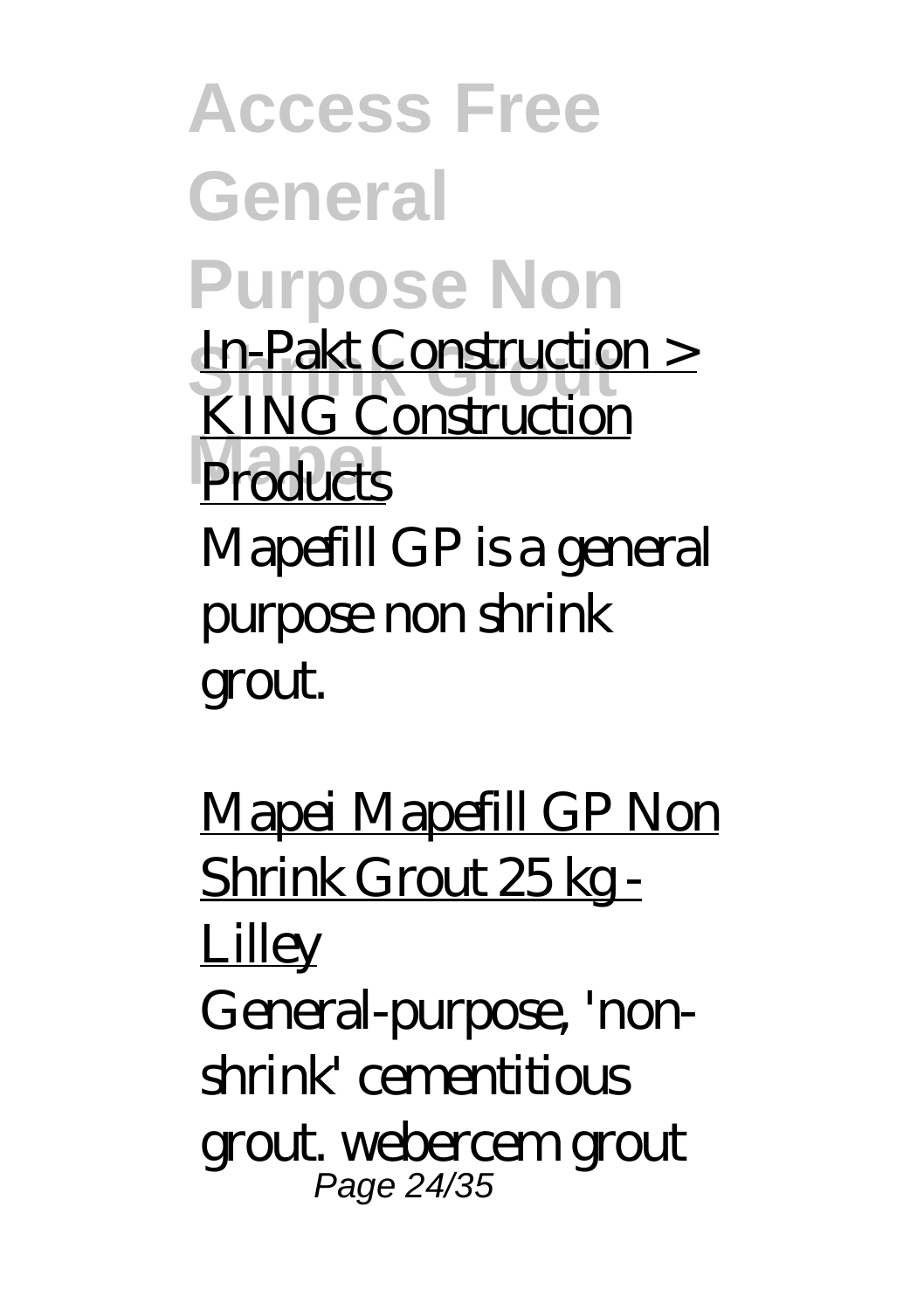eco is a premixed, non-**Shrink Grout** shrink cementitious **Mapei** applications where a grout developed for cost-efficient grout with adequate flow and strength is required. webercem grout eco is designed primarily as a pourable grout but can also be used at a plastic or dry pack consistency.

webercem grout eco - Page 25/35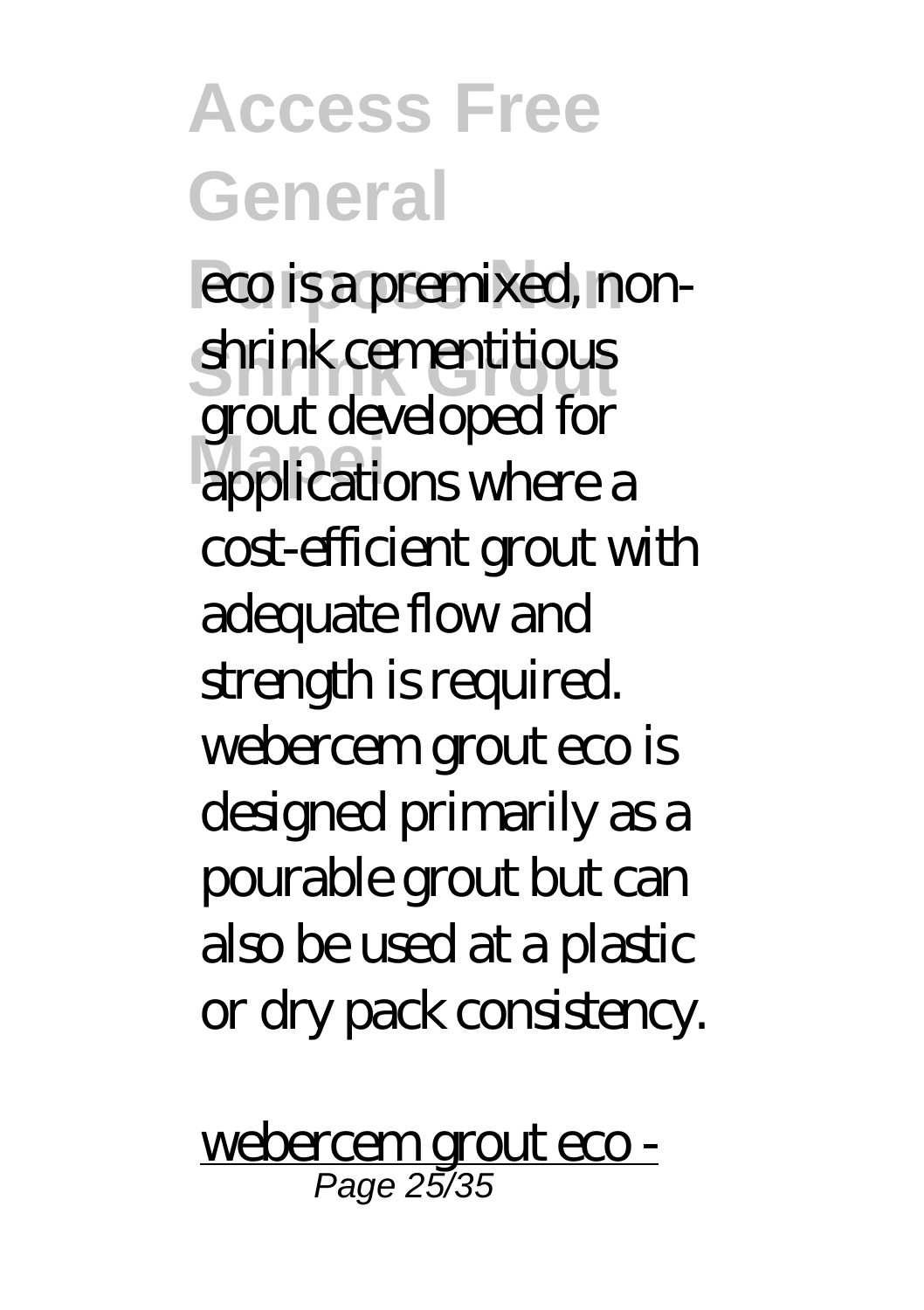**Access Free General** Weber UK | Coloured **Renders and ...**<br>A small wrong **Mapei** shrink (Class A) A general purpose noncementitious grout ideal for most void filling grouting jobs. Prehardening volumeadjusting. Controlled gaseous expansion system compensates for shrinkage and settlement before hardening occurs. Page 26/35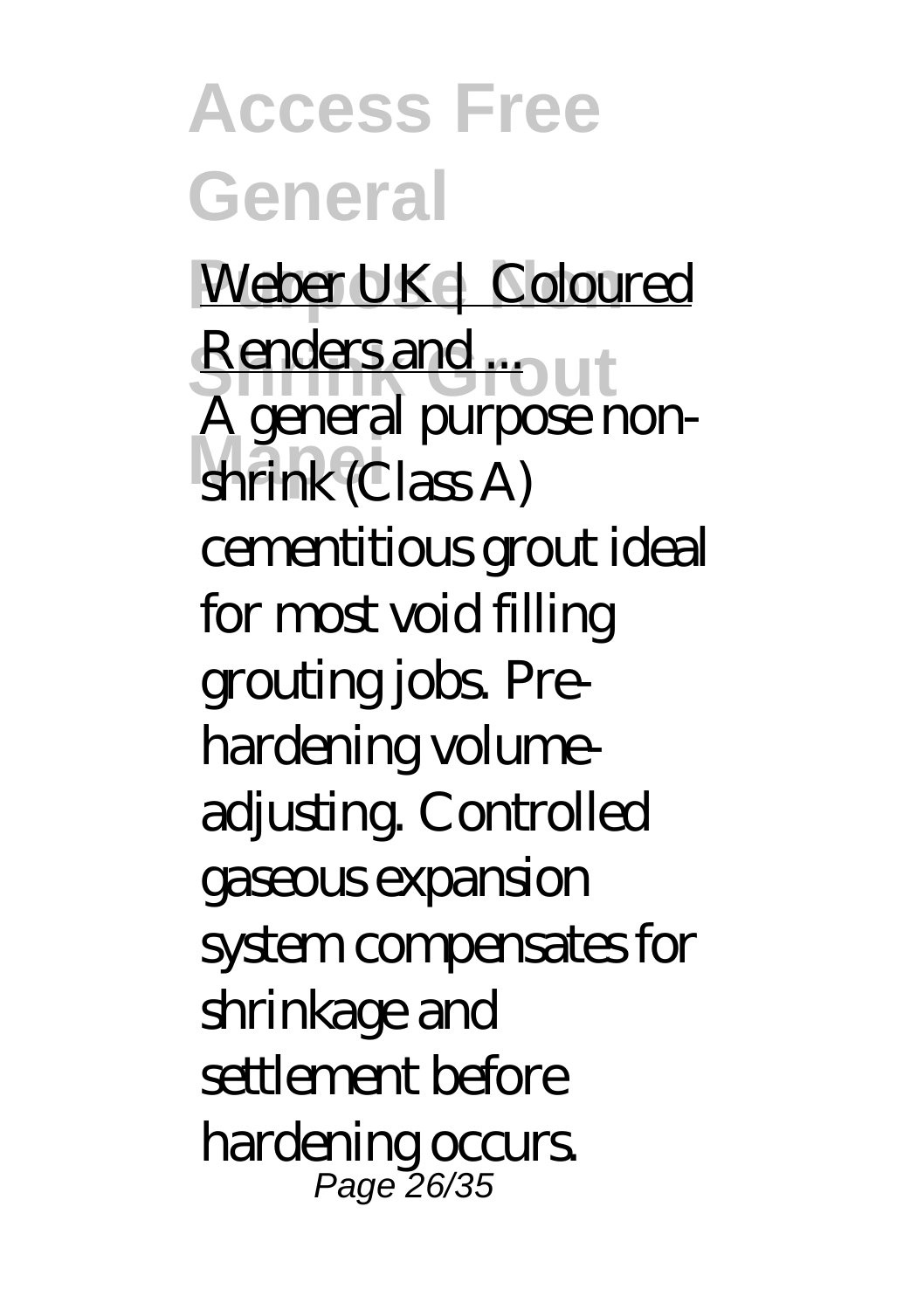**Ready to use, prenti** mixed, requires only the **Mapei** addition of water.

#### Flowfill Grout GP | Multi Purpose Nonshrink Cementitious

...

webercem five star grout is shown to be effectively non-shrink by ASTM C827 Early Volume Change of Cementitious Mixtures which, unlike Page 27/35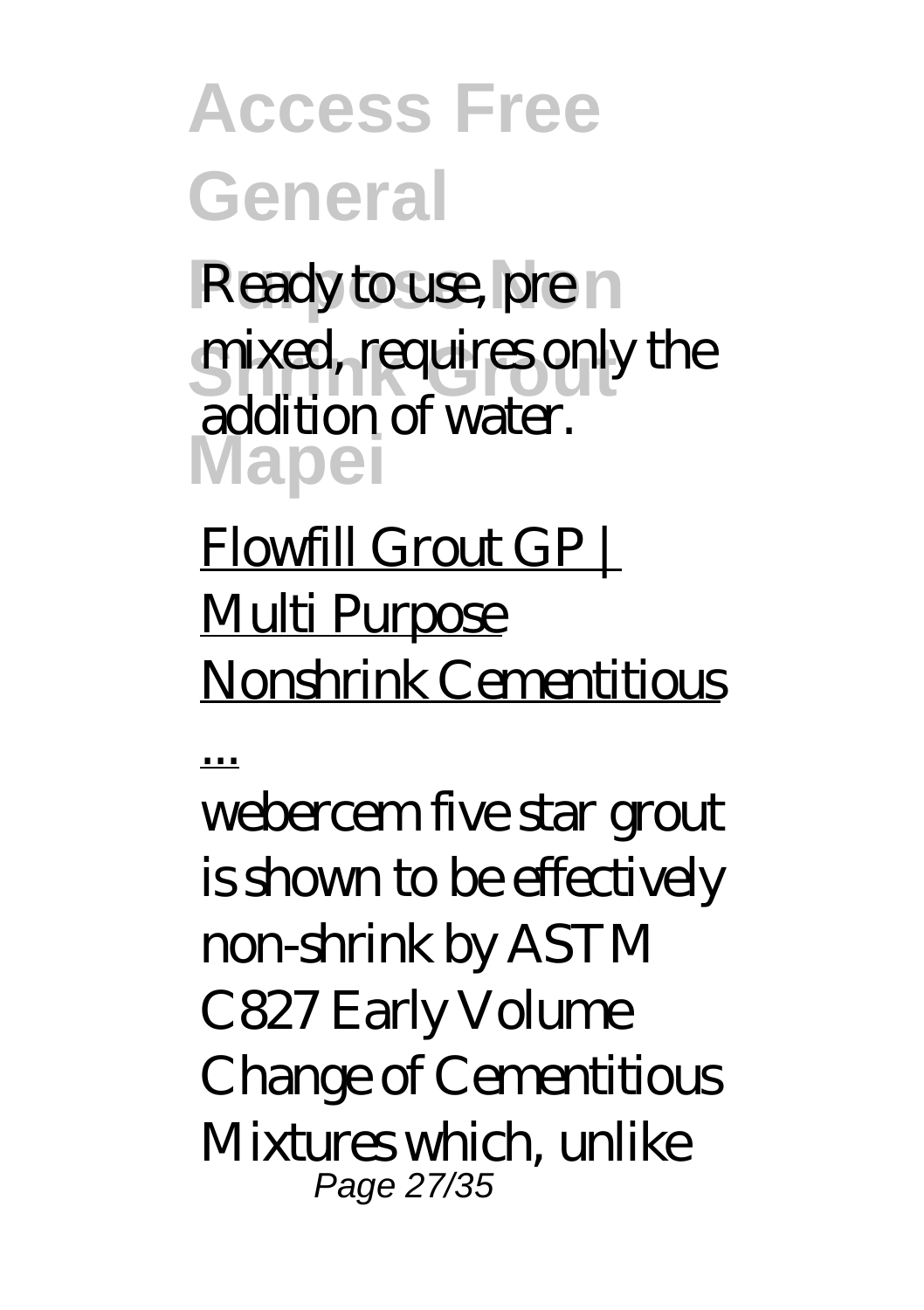**Access Free General Purpose Nonethods measures expansion or Mapei** placing. Volume shrinkage from time of expansion to ASTM C827 when unrestrained is greater than 1.  $O\%$ .

webercem five star grout Bostik Flowfill Grout GP is a general purpose, non-shrink, (Class A) cementitious Page 28/35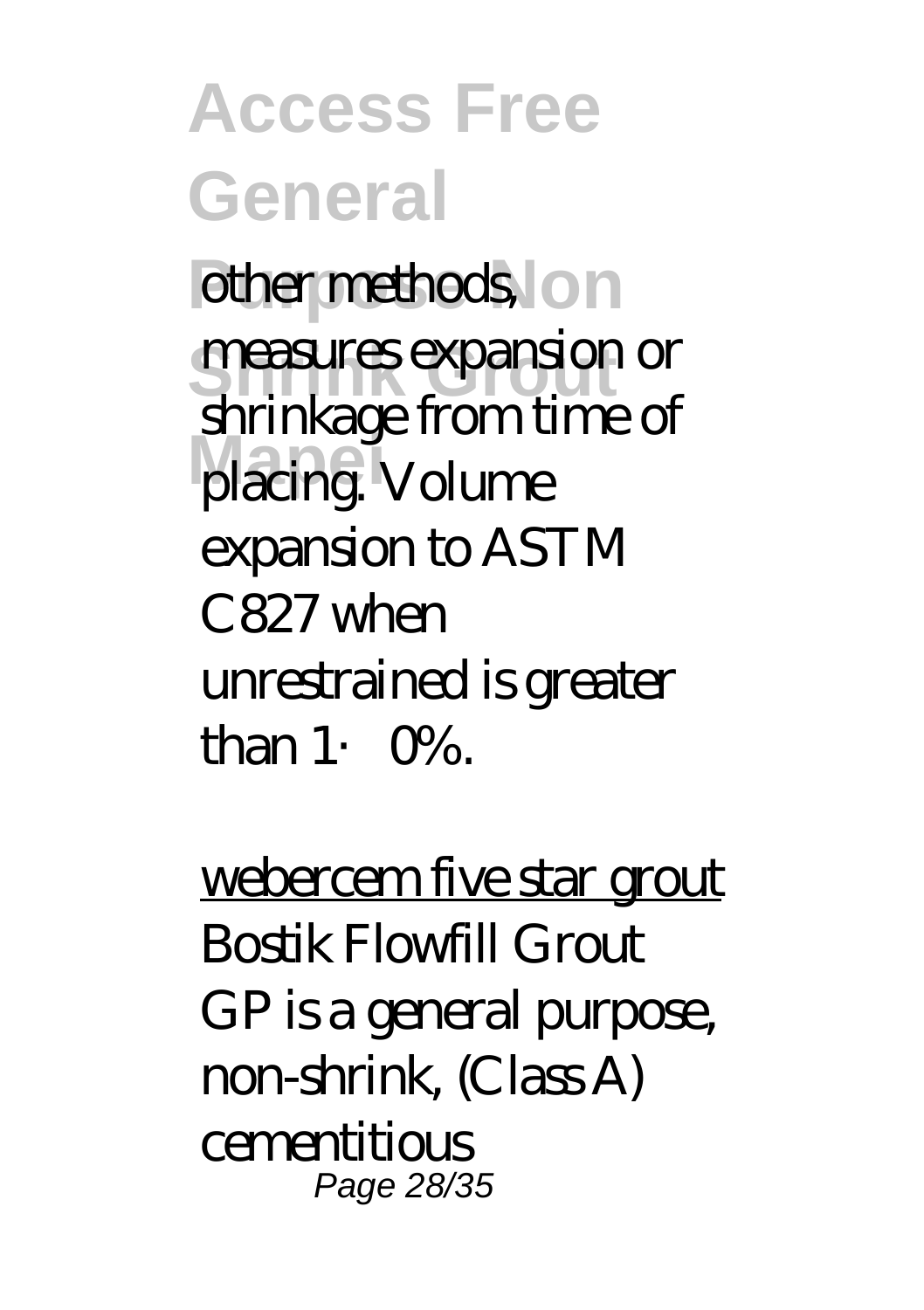*<u>construction</u>* grout ideal for most void filling **Mapei** grouting jobs.

Flowfill Grout GP | Construction Grouts | Bostik A non-shrink, cementitious premixed grout with extended working time to suit local ambient temperatures. Easy to use, just add water. Page 29/35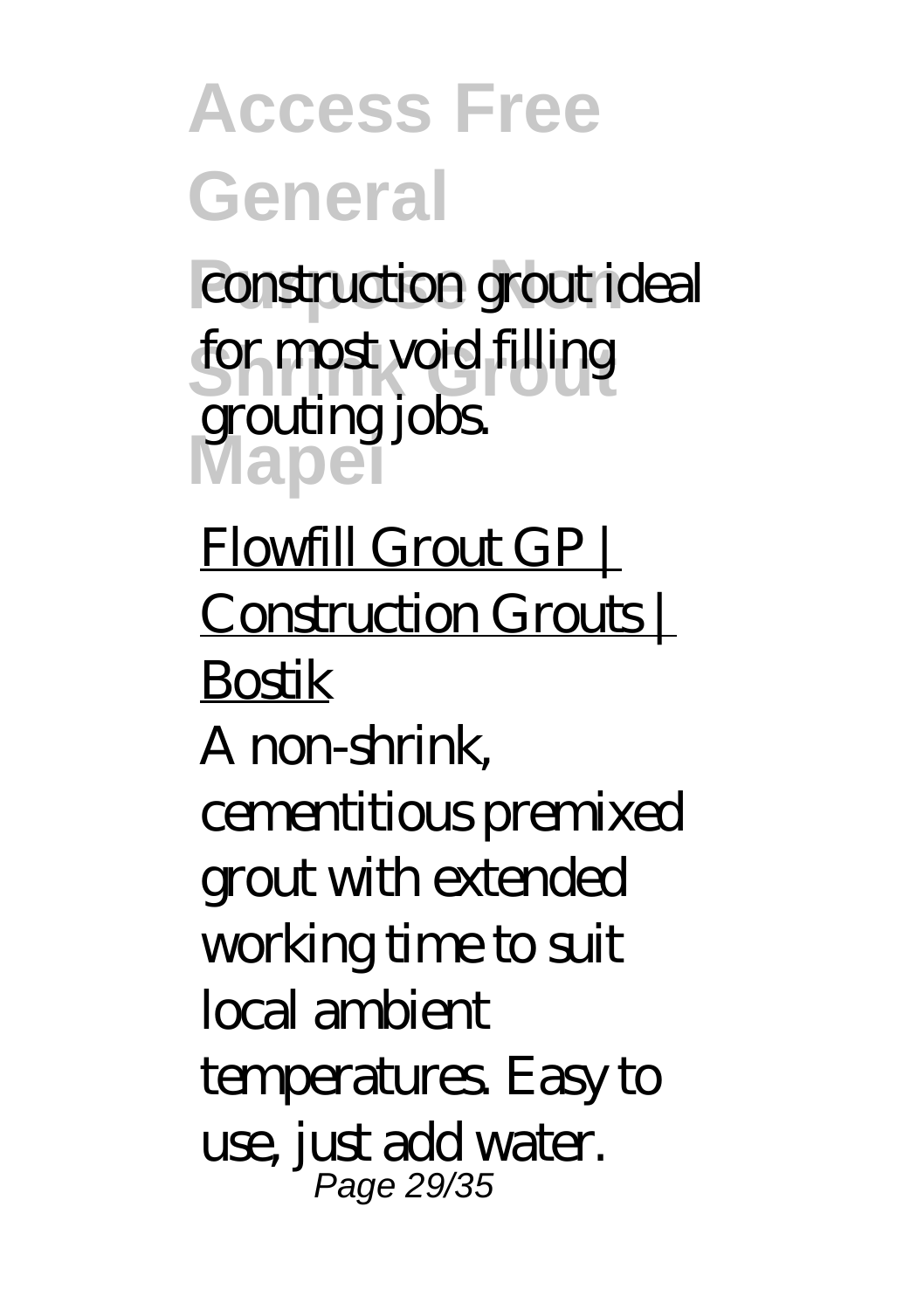**Access Free General Good flowe** Non characteristic<sub>rout</sub> **Mapei** Rapid strength Adjustable consistency. development. Shrinkage compensated. High final strength. Non-Corrosive. Non-Toxic.

Spon's Civil Engineering and Highway Works Price Page 30/35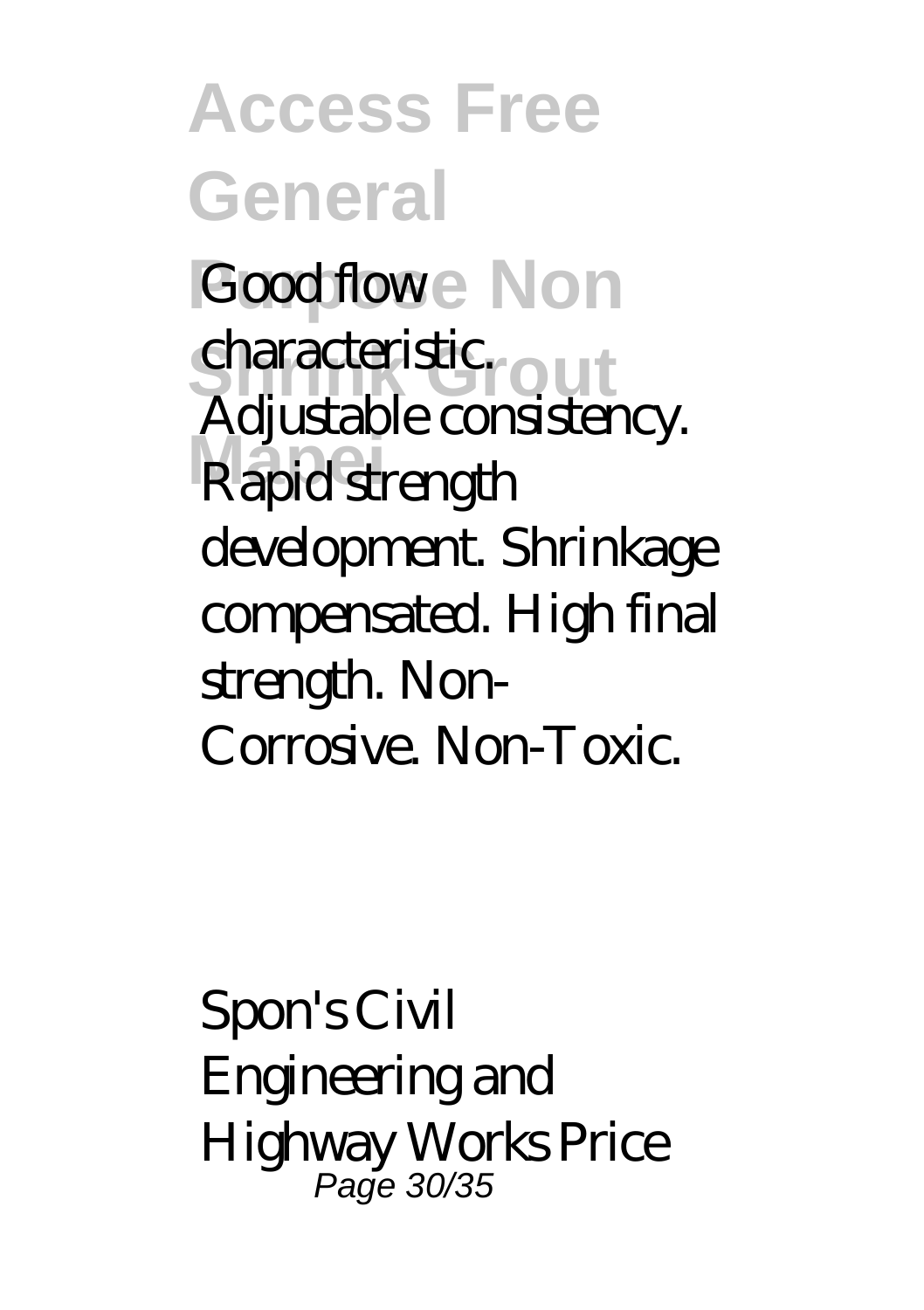**Access Free General Spon's Civil Non** Engineering and<br>U<sup>id</sup>um Spon's Civil Highway Works Price Engineering and Highway Works Price A Professional's Guide to Nonshrink Grouting for Owners, Architects Engineers, Contractors, Specifiers Spon's Civil Engineering and Highway Works Price Commercial News USA Page 31/35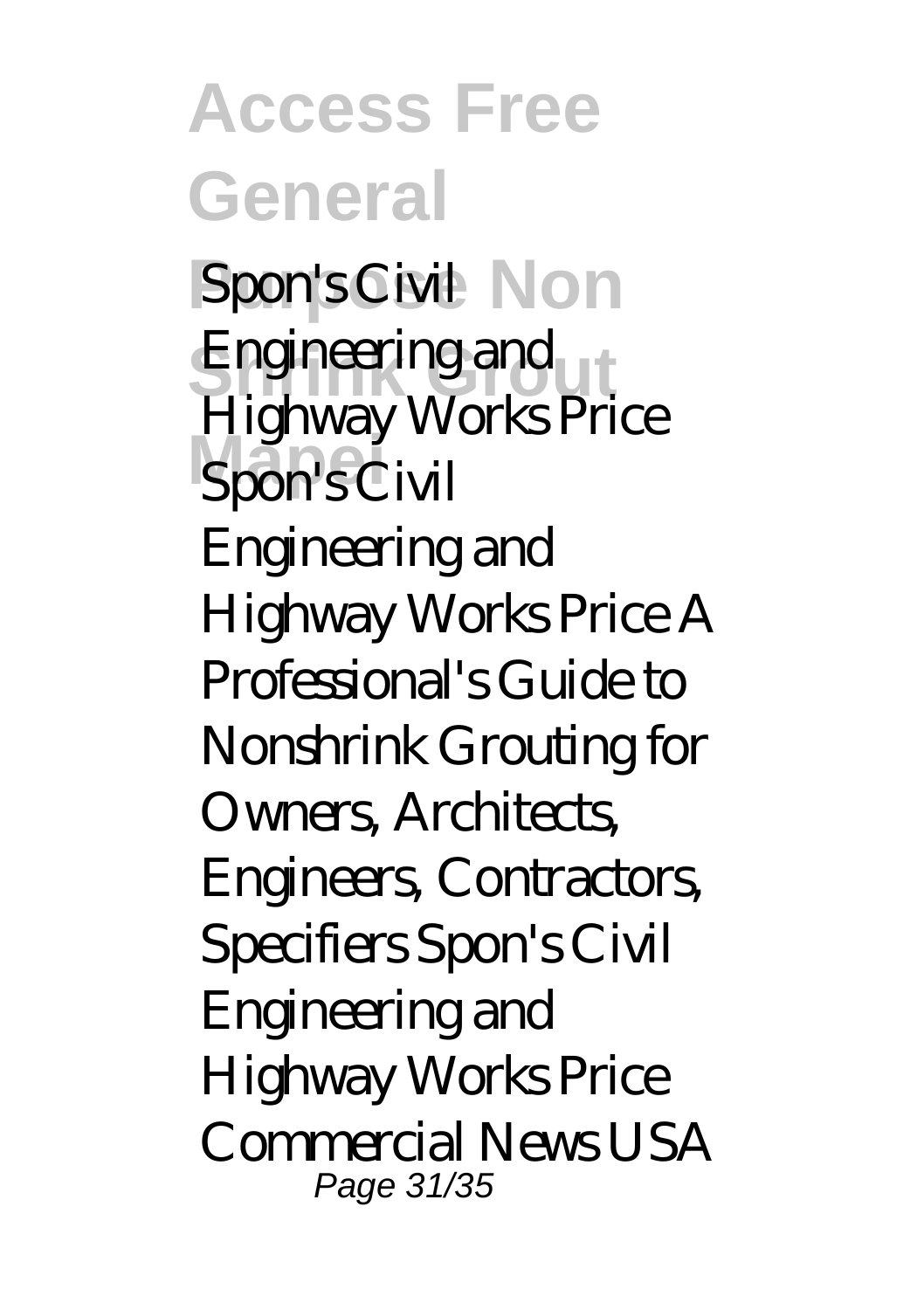**Session Papers of the Speciality Conference Mapei** Implementation of on Experience with the Construction Practices, Codes Standards, and Regulations in the Construction of Power Generation Facilities, September 16-18, 1981, Presented at the Pennsylvania State University The Indian Concrete Journal Page 32/35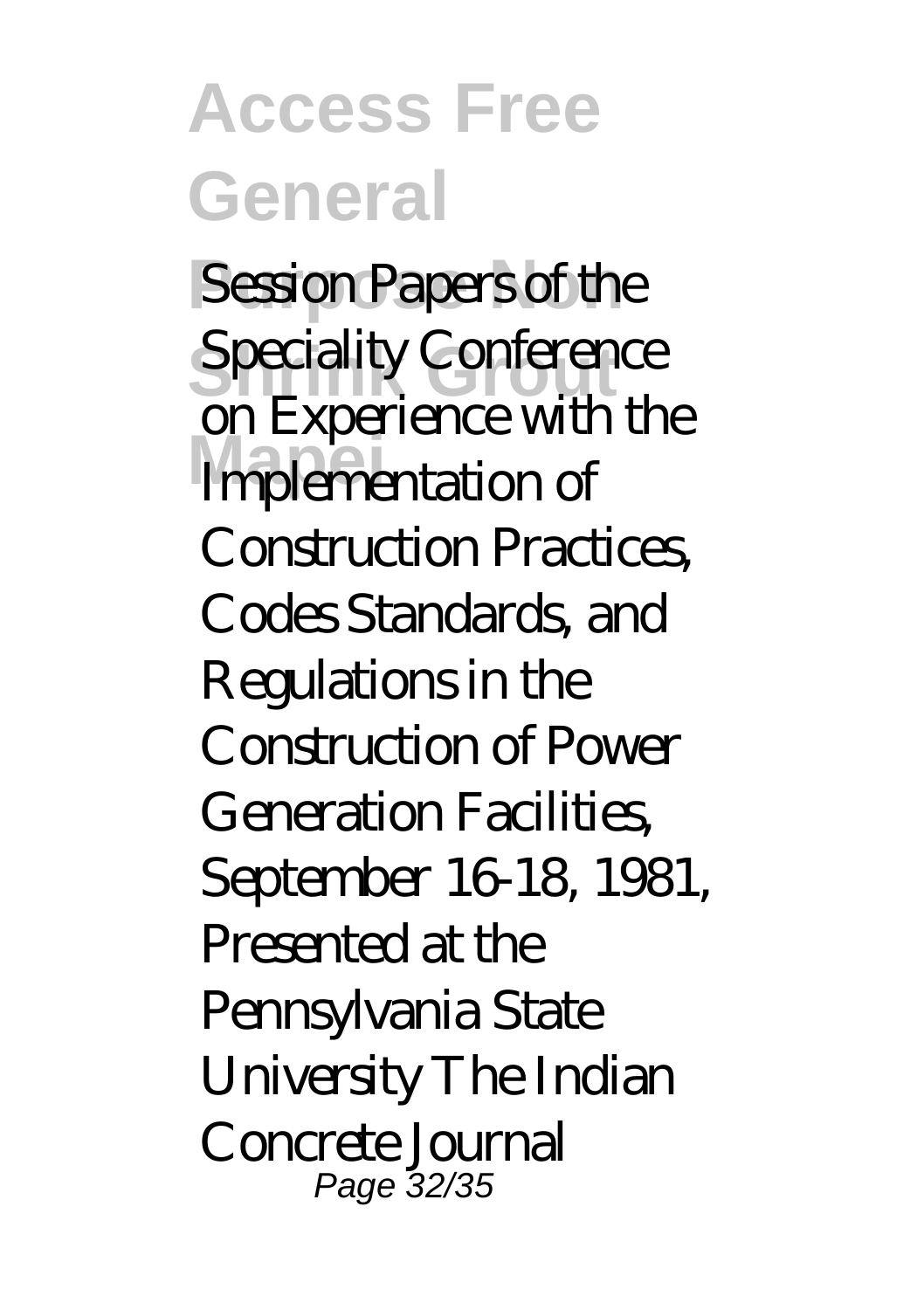**Access Free General Incorporating \on** Sustainable Practice in **Mapei** Structures of Materials Mechanics and Concrete '83 Sourcebook Additional Investigations of Nonshrink Grouts Concrete International Board of Contract Appeals Decisions ACI Manual of Concrete Inspection Sweet's Industrial Construction Page 33/35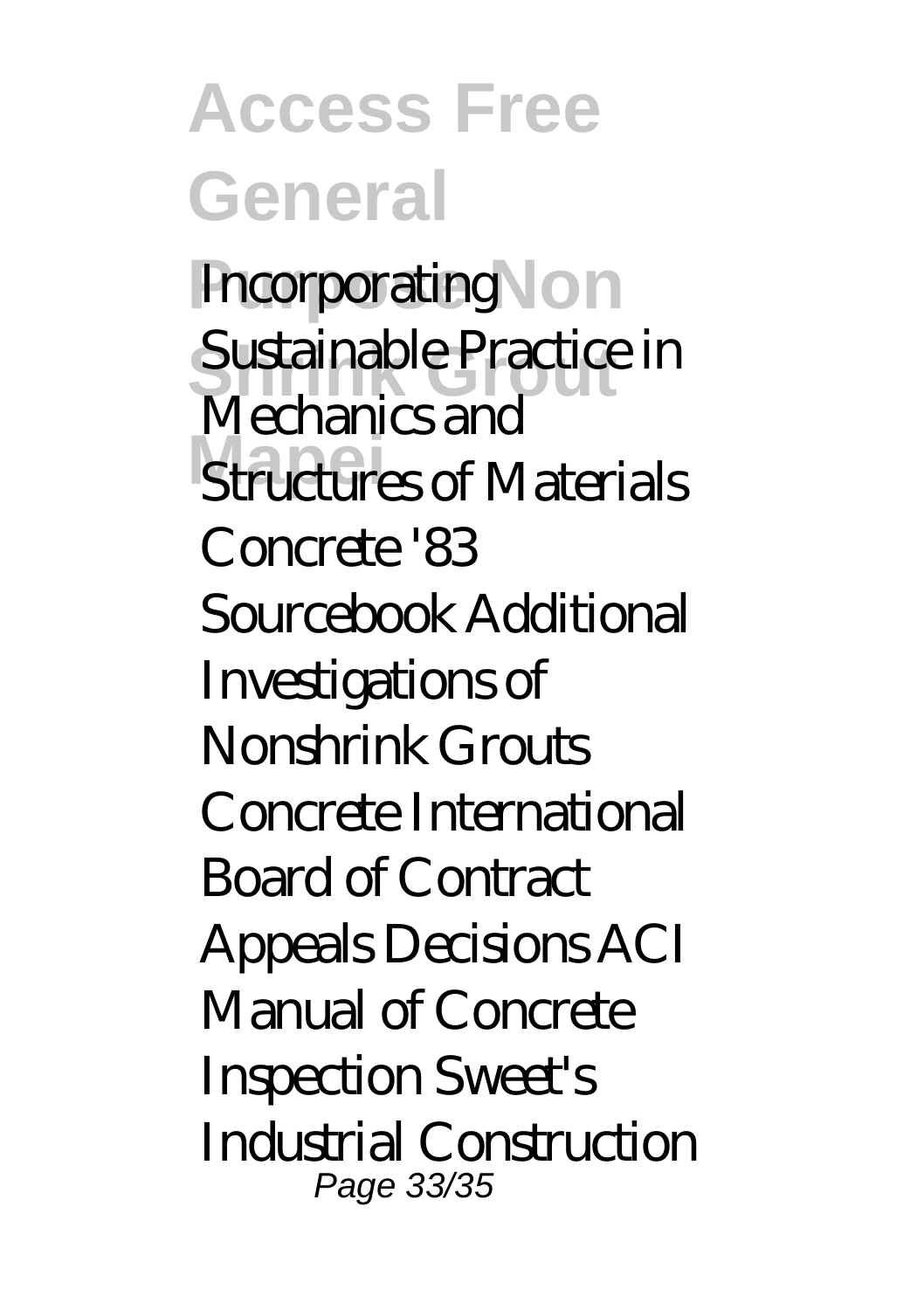**Access Free General** and Renovation File **Shrink Grout** Forsthoffer's Best **Mapei** Rotating Machinery Practice Handbook for The Building Industry Innovative Bridge Designs for Rapid Renewal: ABC Toolkit Indian Journal of Power and River Valley Development Journal of the Institution of Engineers (India). Copyright code : 1c21c2 Page 34/35